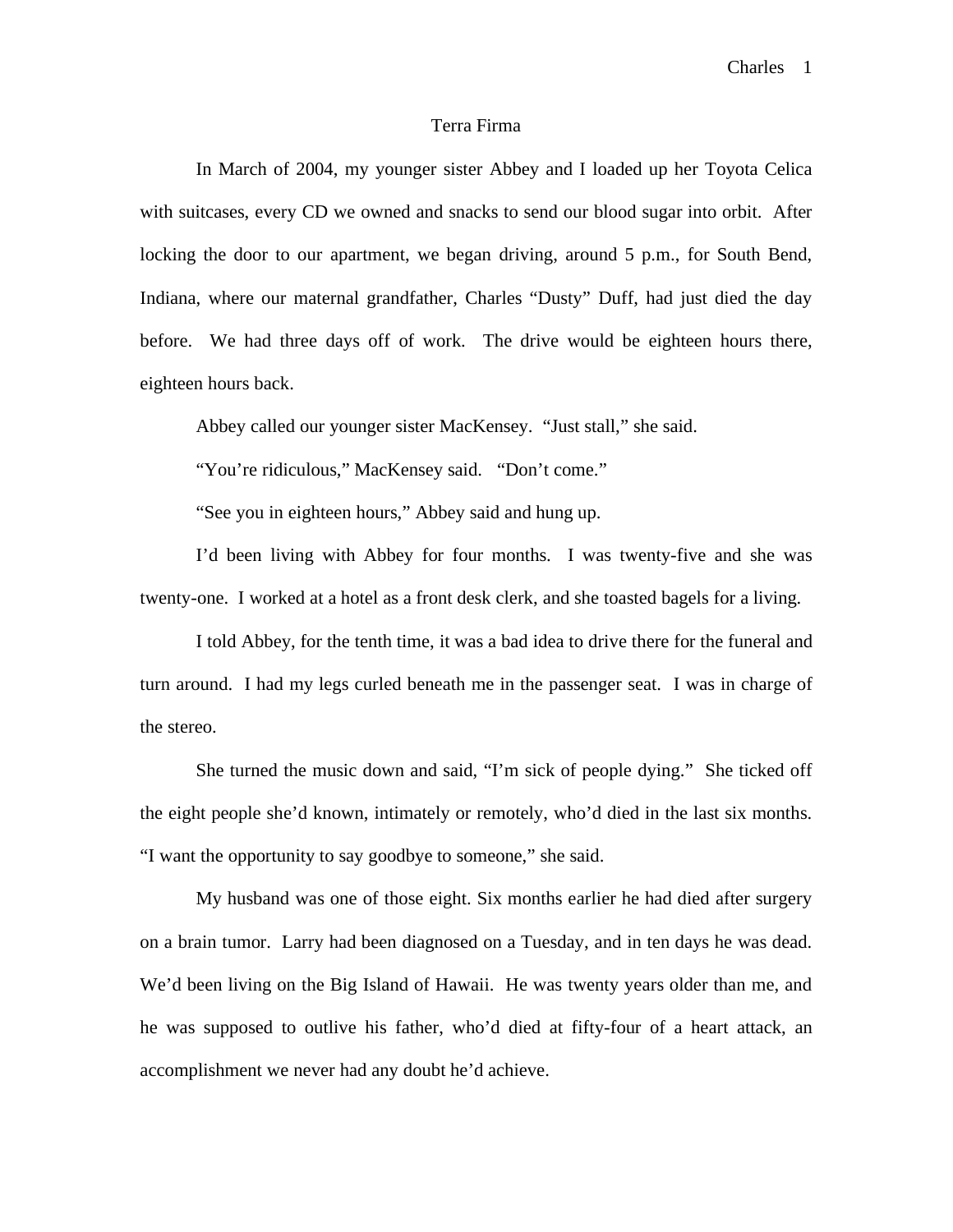I moved to Boulder to recover with Abbey. She had the unspoken responsibility of monitoring my self-esteem, my loneliness, my ability to laugh, which movies I watched, how many pizzas I ate in a week and my wardrobe.

 "I just wish everything would stop being about death," I said, staring out the black window.

"That'll never happen."

 I had perfect memories of my grandfather, and his death didn't hurt the way Larry's did. It was a different kind of hurt. Larry's death hurt all over. My grandfather's death just hurt in my legs and felt like a limp.

 "Remember how grandpa used to let us whomp him in the gut?" I asked her. When we were little, my grandpa had a huge belly. It wasn't a beer gut and it wasn't even an obese gut. It was more of a pregnant gut, an abdomen hiding a fabulous universe inside.

 My favorite thing to do with my grandpa when I was a kid was whack him, as hard as I could, in the stomach, sometimes so hard it would mangle my hand.

 "Wait a second," he'd say, looking me in the eye, planting his feet hip-width apart while I started pumping a fist and revving up like a leprechaun boxer, red hair bouncing up and down.

 Then he'd flex every muscle in his torso and say, "Go!" and I'd punch him right at the bellybutton, one, two, three times.

 "How do you do that?" I'd ask. He'd laugh, relax a moment and say, "Ready?" then petrify his abs again and I'd jut my pale fist into the inch of flab before meeting the impenetrable wall of his *rectus abdominus*.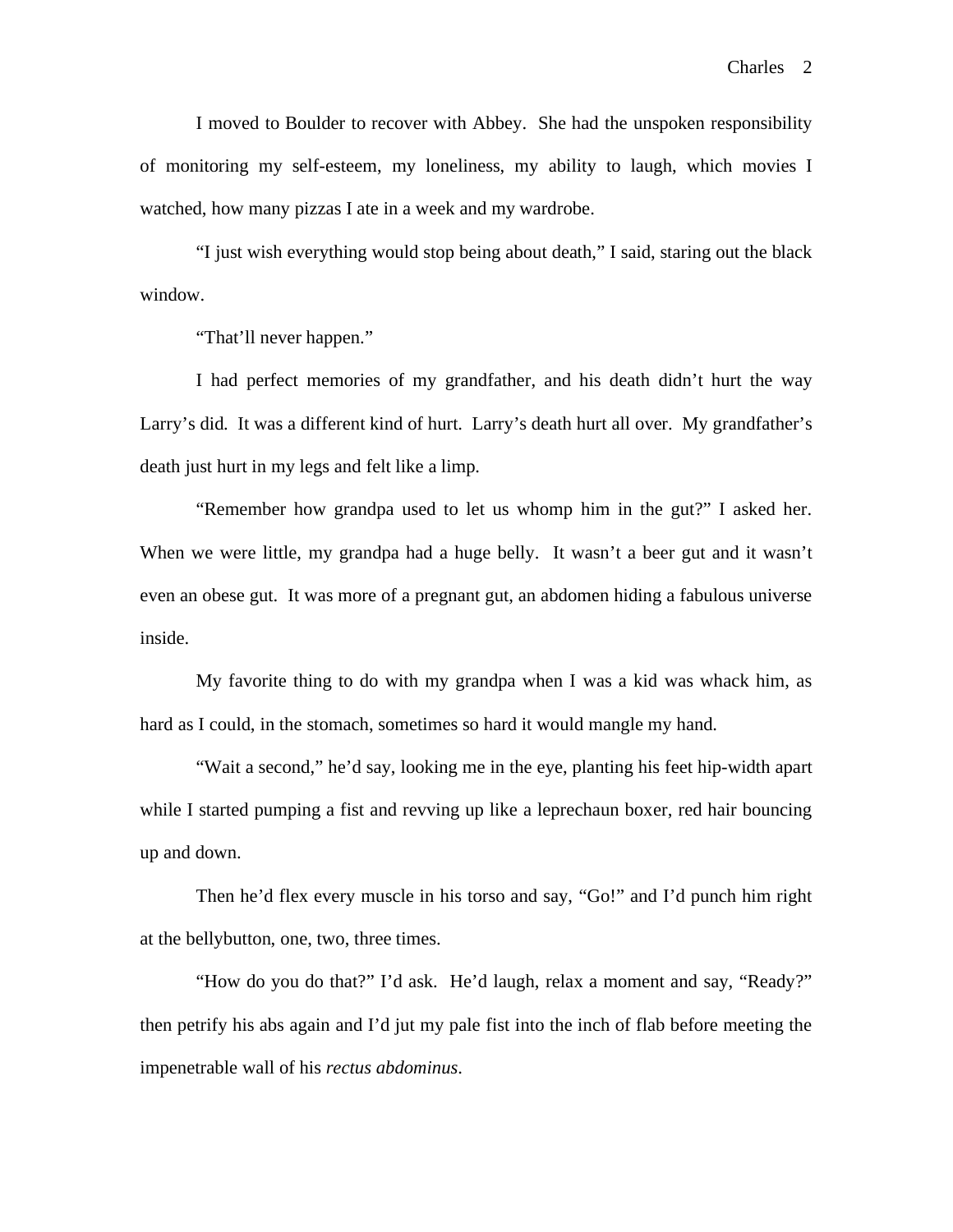In the late 1990's, my grandpa got colon cancer and received a colostomy. My grandma had a bladder catheter, and grandpa had a colostomy, and we used to call them "parts is parts," referring to the bags of chicken giblets and organs you could buy at the grocery store.

"Let me see it," I said to my grandpa one day after his surgery.

 He never got embarrassed about anything, but he sat in his chair with his fingers folded into each other in front of his pelvis and said, "It ain't pretty. You don't want to see it.

"Come on," I said.

"It's just a bag of shit," he said, lifting his shirt so I could see his right side.

 He grinned and said it was amazing that a bag of crap kept him alive. We were silent a moment as he tucked his shirt back around the bag and re-folded his hands in his lap.

"Hey…"

 He looked at me and raised his enormous eyebrows – eyebrows so thick and haphazard that he had to trim them with shears.

"Think I can still hit you in the gut?"

He relaxed his hands and laughed. Then the smile vanished. "No."

 Abbey informed me that the road we were driving on was the same road her exboyfriend drove to his new grownup job as a scientist.

 "You can take your grownup job and your Friday lunch club and suck a nut!" she bellowed.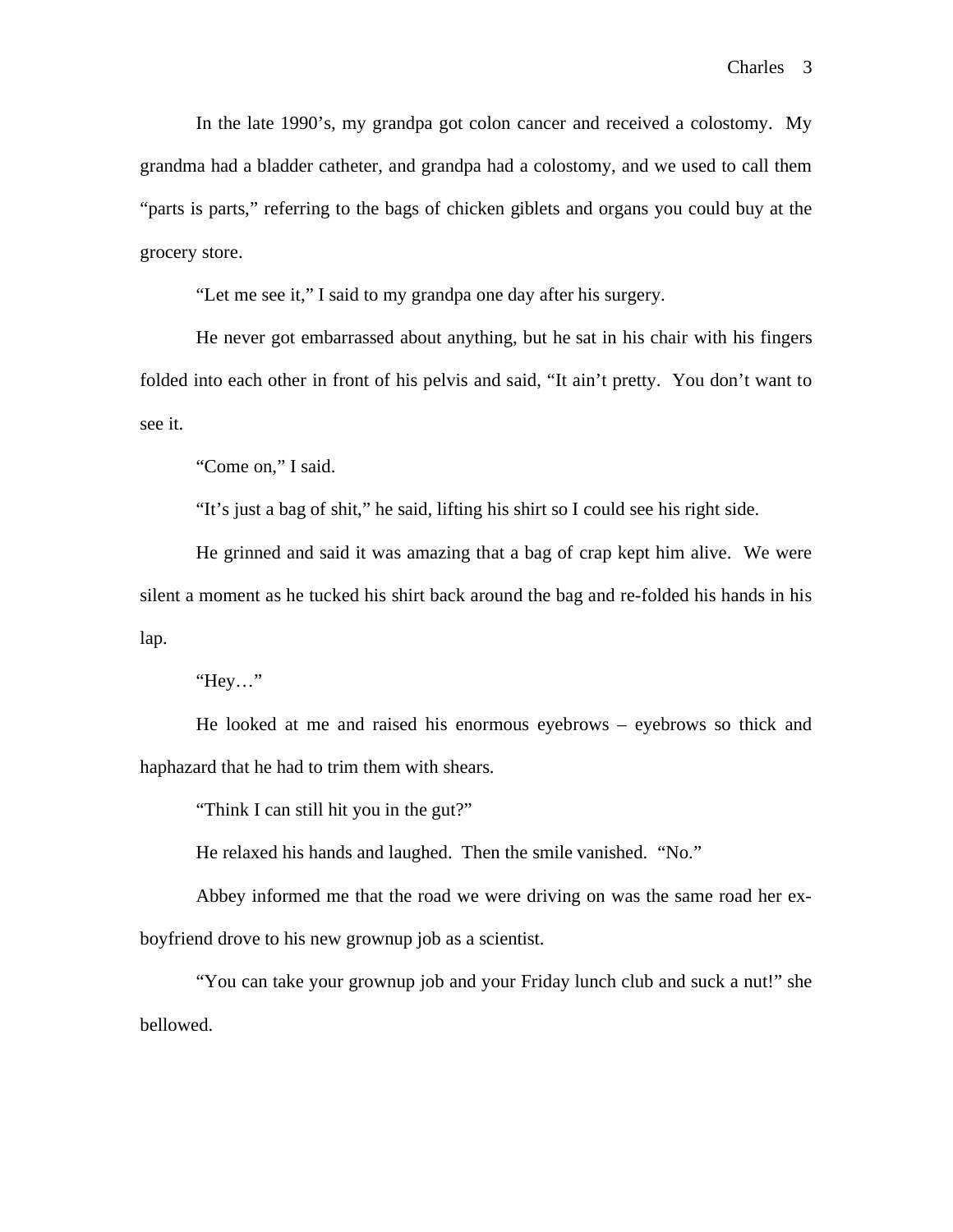Peter thought I was co-dependent and that I usurped his nookie time with my sister because of my incessant depression.

I asked Abbey if she remembered when I bought her boneless BBQ wings for breaking up with him.

"Best break up gift ever."

 The first few hours of the ride were gorgeous and filled with the initial fumes of possibility a road trip always holds. We took a secret back road to the section of highway Abbey wanted to take to Indiana. The car seemed to melt into the black fields, and I imagined cows, erect and drowsy, sleeping in their perpetual upright position.

 "I accidentally hung up on two customers today," I said. "One called back and threatened to cancel her reservation, and the other one didn't bother to call back."

"I made \$2.50 in tips and spilled mustard on my jeans."

I screwed up my face and grabbed a can of soda.

 She told me she buried the jeans in a plastic bag in her hamper so they wouldn't make the other clothes smell.

"Some day, I'm going to be a famous writer," I said, flipping through the CDs.

 "Some day, I'm going to work for the FBI and I'll be like, 'Hey, bitches, make *me* a bagel.'"

I told her she shouldn't say "bitches;" it was degrading to women.

 "BITCHES!" she said, pounding the steering wheel, and then she turned up the music.

Over the last four months, we'd devised a couple of losing ventures to get out of the bagel and hotel businesses. I was a belly dancer in Hawaii, and I'd made money at it.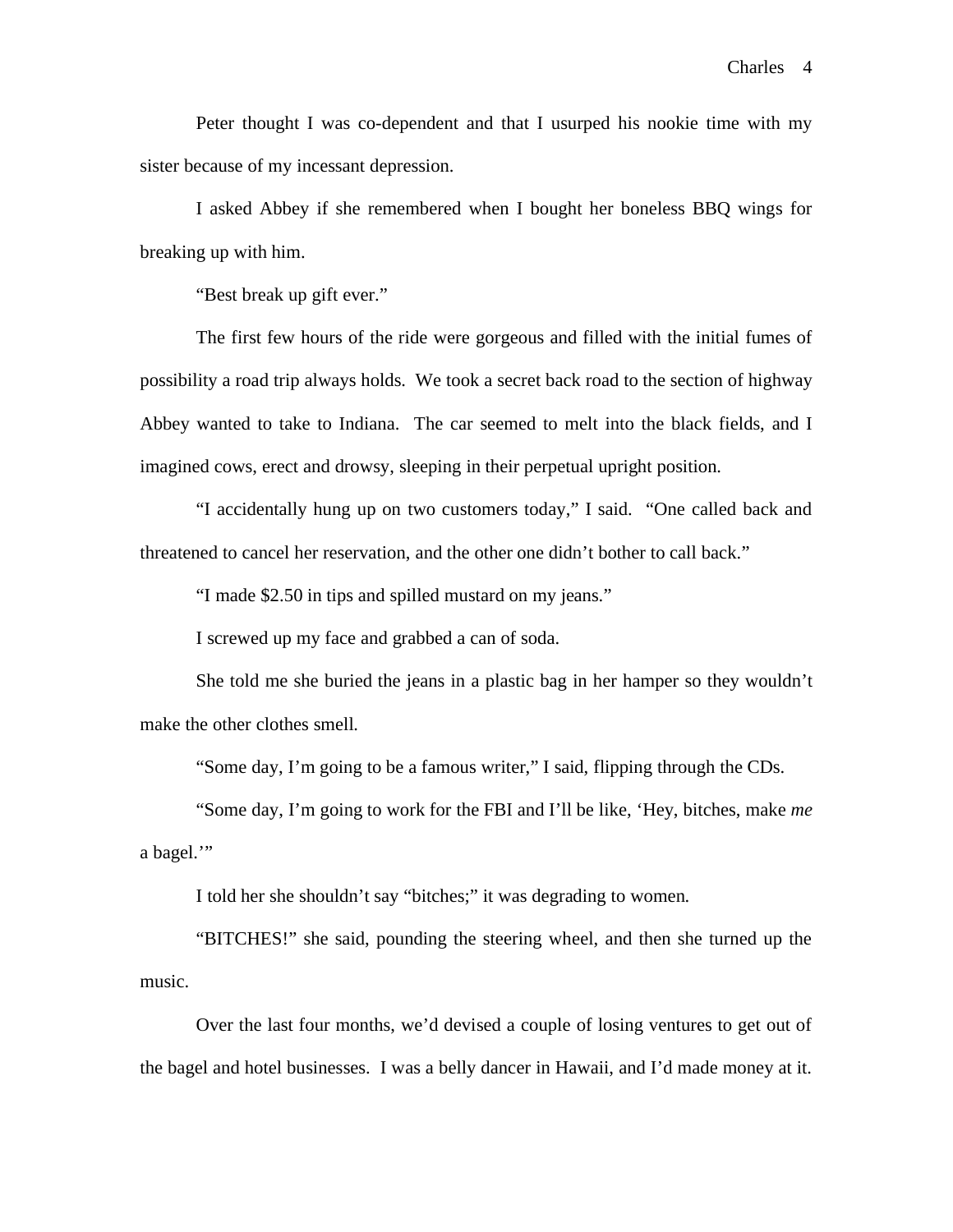I thought maybe Abbey and I could start a two-gal troupe that worked the birthday party scene in Boulder.

 One night, after a couple of beers, I told Abbey it was time for her first lesson. We both put on skirts and bras and cinched the drapes shut so no leering eye from the tower across the courtyard could spy on us in our living room.

 I did a couple of moves, explained the four planes of movement – head, torso, hips and feet – and put on the ching-ching-ka-ching music.

 "OK, first thing you need to do is bend your knees a little. Pull your butt in and elongate your torso."

I stood erect, like a peacock ready to unfurl my backside.

"Bend your knees," I said.

She stood facing the couch in a poofy calf-length skirt and shuffled a little, toes

digging into the carpet. She wouldn't look at me, just concentrated on the drywall.

"Bend your knees and pull your butt in."

She moved imperceptibly and giggled.

I told her she had a lot to learn if we wanted to start making money off this by

April. Then I asked her if she wanted to smell like cream cheese for the rest of her life. She shook her head, loosened her limbs and resumed the knees-bent stance.

I stalked up to her and put my right hand on her stomach and my left hand on her

butt.

"Pull your butt in!"

"It is in."

"No it's not," I said, glaring at her backside.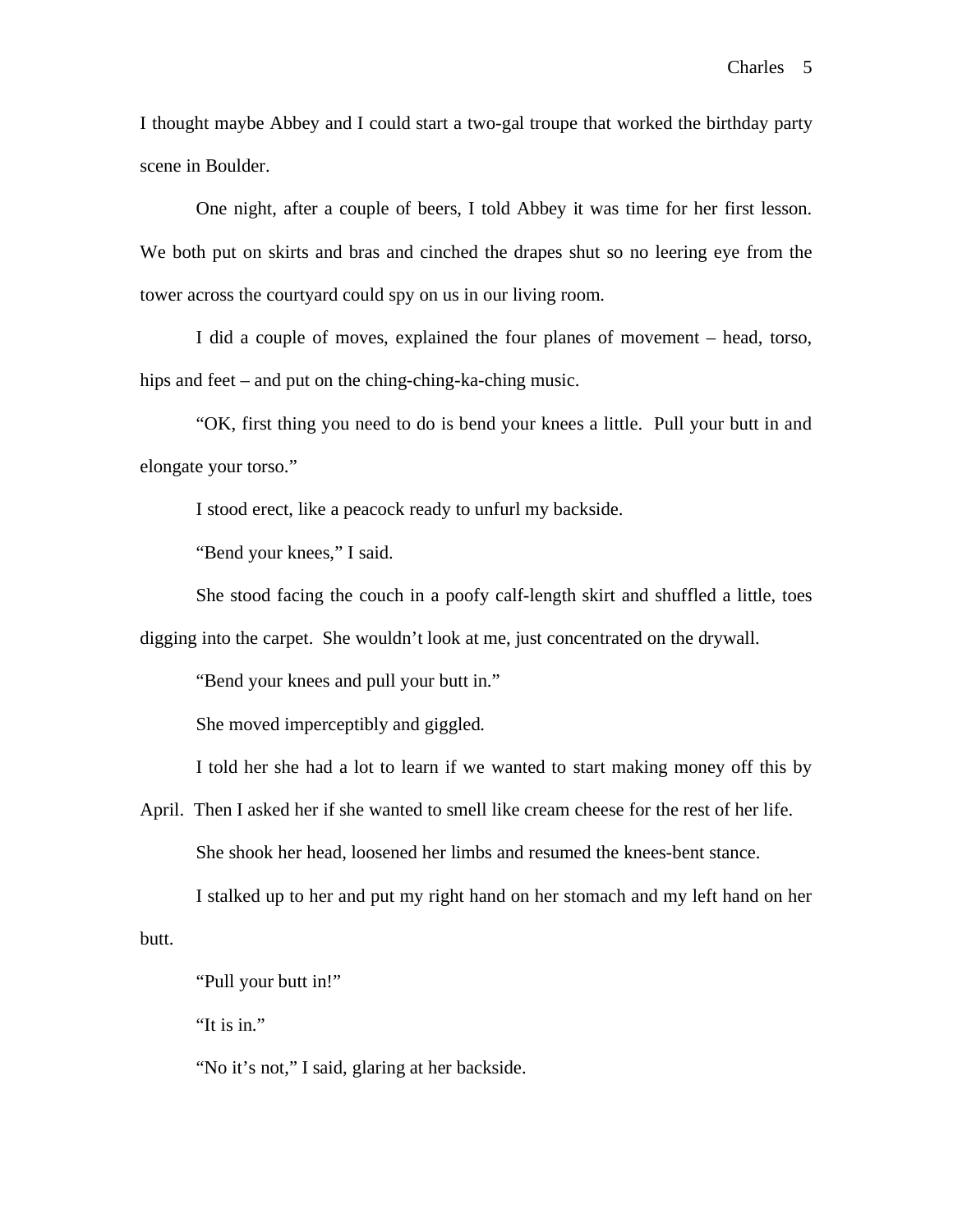She squirmed. "It's in. That's just my butt. I can't pull it in anymore."

I stared at her butt, amplified in the poofy skirt.

"Really?"

She nodded and we exploded in giggles. "Damn, baby," I said, turning the music

off. "I guess what they say about you is right."

 She broke into a thoroughly un-graceful rump-shaking spasm and said, "If I could get paid to dance like this, I'd be fucking rich."

"You suck," I said. "This is probably a hopeless dream."

 She told me she wasn't *feminine* enough to be a belly dancer and struck what was supposedly a feminine dancing pose but seemed more like an electrocuted pin-up girl contortion. "I'm more, like, you know, into…"

"Ass shaking," I said.

After that we decided we were going to write a screenplay about – what else – sisters. Three sisters from the Midwest. All of them would be hot, and the movie would be funny, which meant none of them could be a widow, so I just settled on being the neurotic writer in the movie, which had plenty of comic strength.

 We sat on our fifth floor balcony, covered in Astroturf that was ringed with pigeon shit, drinking beers, taking notes about our screenplay.

 I'd slept with someone who worked in Hollywood so we naturally assumed our sisters screenplay would make it into capable hands when it was done.

"Have you ever written a play?" Abbey asked.

 "It can't be that hard," I said. "I've started about six novels. You provide the funny, and I'd provide the writing expertise."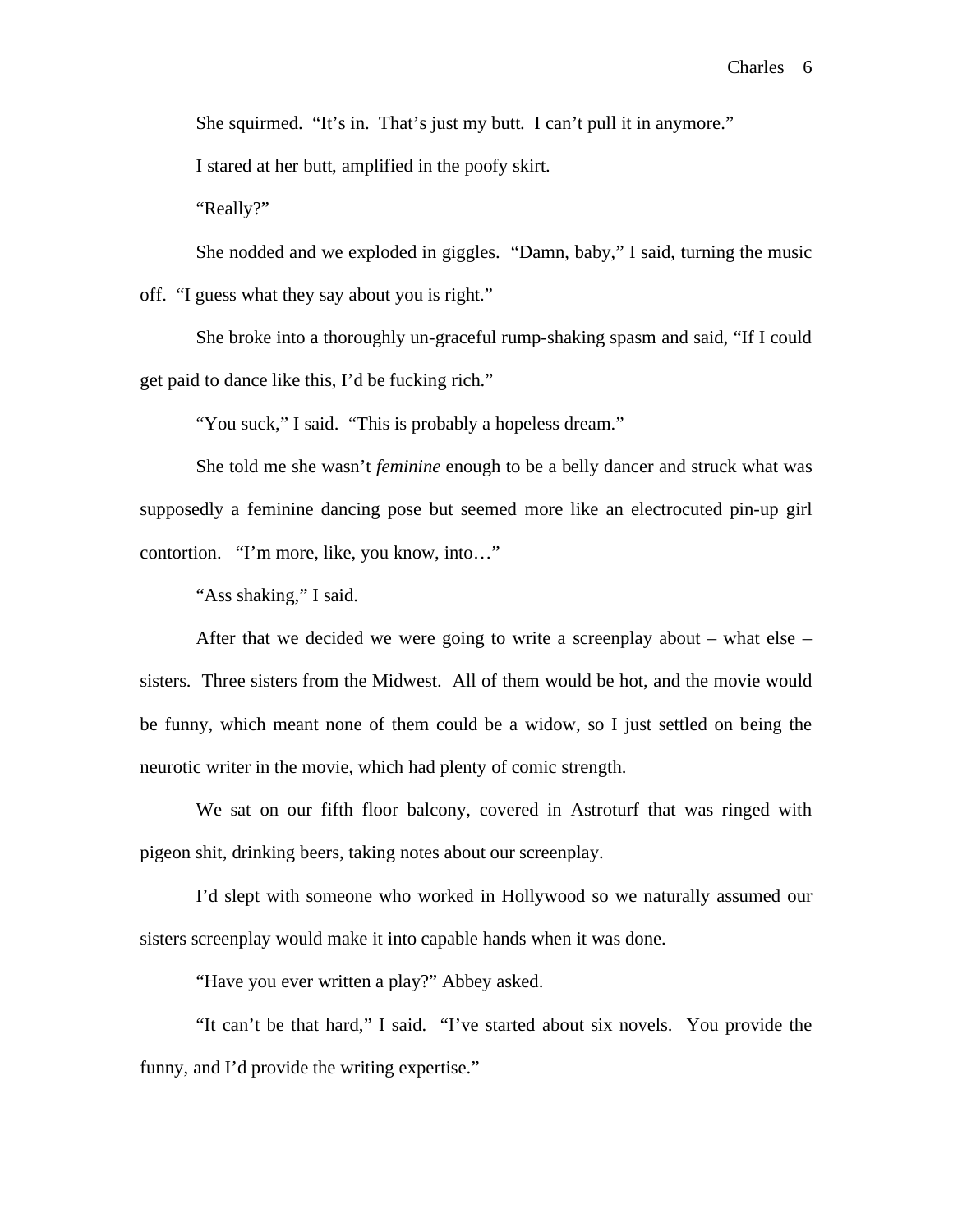"I wish MacKensey was here to help," Abbey said. She was living in Michigan. Every month we tried to get her to move to Boulder, but she refused and said she liked her life in Lansing, which we always scoffed at because, seriously, who could like Lansing?

 "We'll give her a good part," I said. "But she might have to be the least hot of the three sisters as recompense for staying in Michigan."

 Our final, and perhaps most practical entrepreneurial brainchild, was to clean houses for a living, lugging our crappy vacuum and boxes of solvents around in the Celica. This didn't go anywhere. We hated cleaning and Abbey was afraid she'd break knick-knacks.

 So the weeks dragged on, me working the 7-3 shift on the hotel, the epitome of customer service etiquette. (Thank you for staying with us, Ms. Nixon. I will have the maintenance supervisor check out the heater in that room. I'm sorry there are no lowcarb items on the *complimentary breakfast buffet*, but really, it's a fucking free breakfast. What do you want?) Abbey kept dragging herself to the bagel shop and came home smelling like lox and cinnamon rolls every afternoon.

 "At least you don't smell like your job," she said. Then later she said, "I was wrong. I didn't think you could smell like a hotel, but you do. You smell like a pool."

 We'd grown up in the Midwest – Michigan, Ohio and Indiana. Abbey and I escaped as soon as we could. I left at seventeen, she left at eighteen. I moved to Hawaii to live with Larry, and Abbey moved to Arizona to attend school.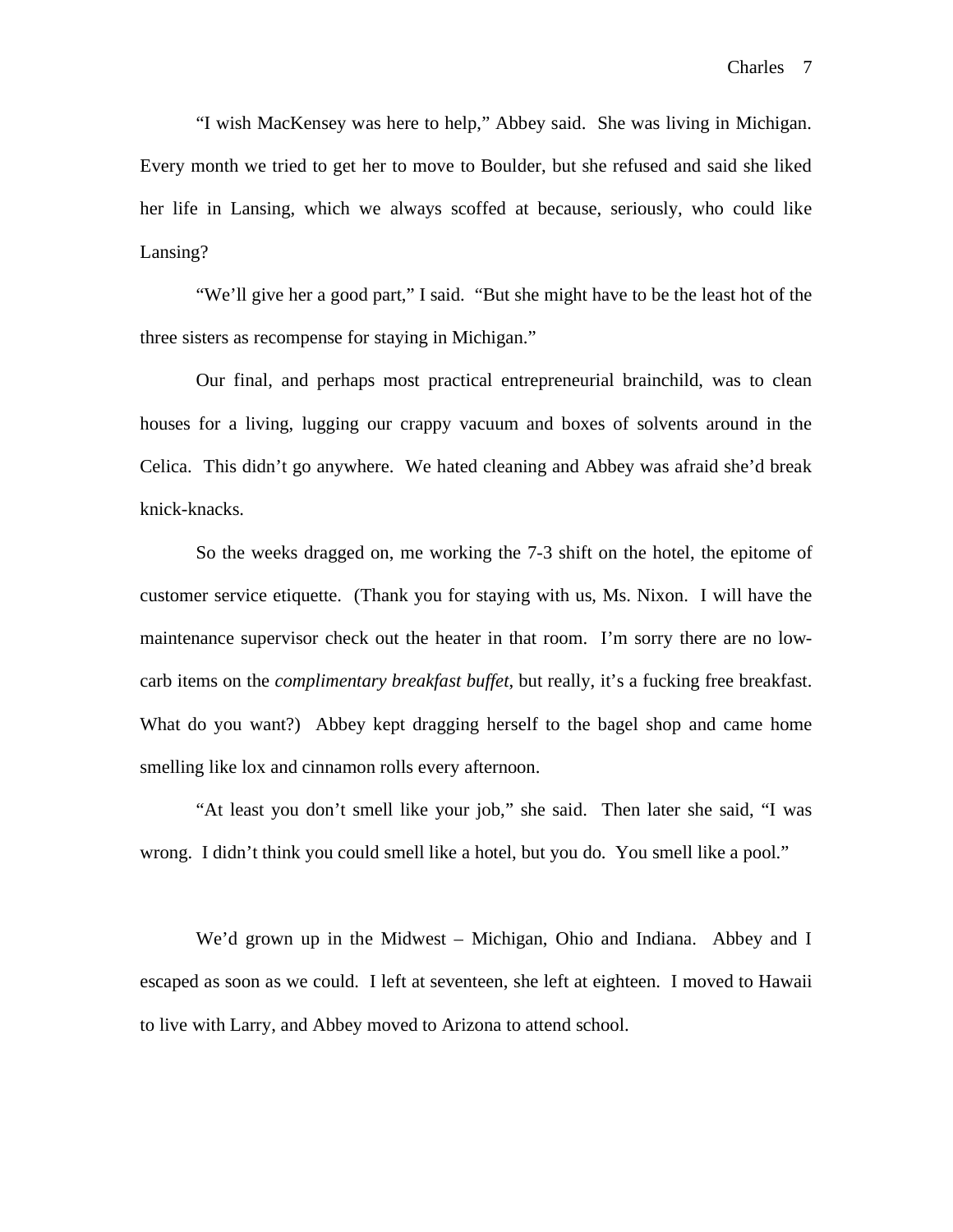We ended up in Boulder because of Peter. Abbey followed him to Colorado, hoping he'd change once he became a scientist. In a strange twist of fate, Larry passed away and Peter stayed a jerk, so Abbey and I decided it was time to reunite our forces as sisters and live together in a two-story monstrosity of an apartment while we tried to pick up our lives and find out how to be ourselves.

After three hours of driving, I took the wheel and Abbey shrank into the fetal position in the back seat of the Celica, which, contrary to what any SUV or Subaruowning person may think, was actually comfortable enough to enable sleep.

 The high plains road was black except for the tiny lights of cars and the circus lights of big rigs tooling like freight trains down the highway. I had an Indigo Girls CD on low, and the Midwest ahead of me.

 Here's the thing: I didn't learn to drive until I was nineteen, and then it was on country roads that wound between bananas and palm trees. There were twelve semi trucks on the entire Big Island. I'd never driven next to a big rig.

 For awhile, a half hour or so, I was fine because no semis passed me, and I was on a stretch of relatively naked highway. I was driving a smooth fifty-five miles an hour, quietly humming to the Indigo Girls while Abbey fell into the kind of hot coma that envelopes you when you sleep in a car. Because I had no concept of highway etiquette, I determined I was allowed to drive in the left lane because I was going the *speed limit*, and who could tell me to move, right? I'm going the speed limit, people.

 The next thing I knew, an eighteen-wheeled mass of steel, filled with frozen chicken parts, came cruising beside my right door, trying to gain enough momentum in its heavy limbs to overtake me and claim his rightful place in the left lane.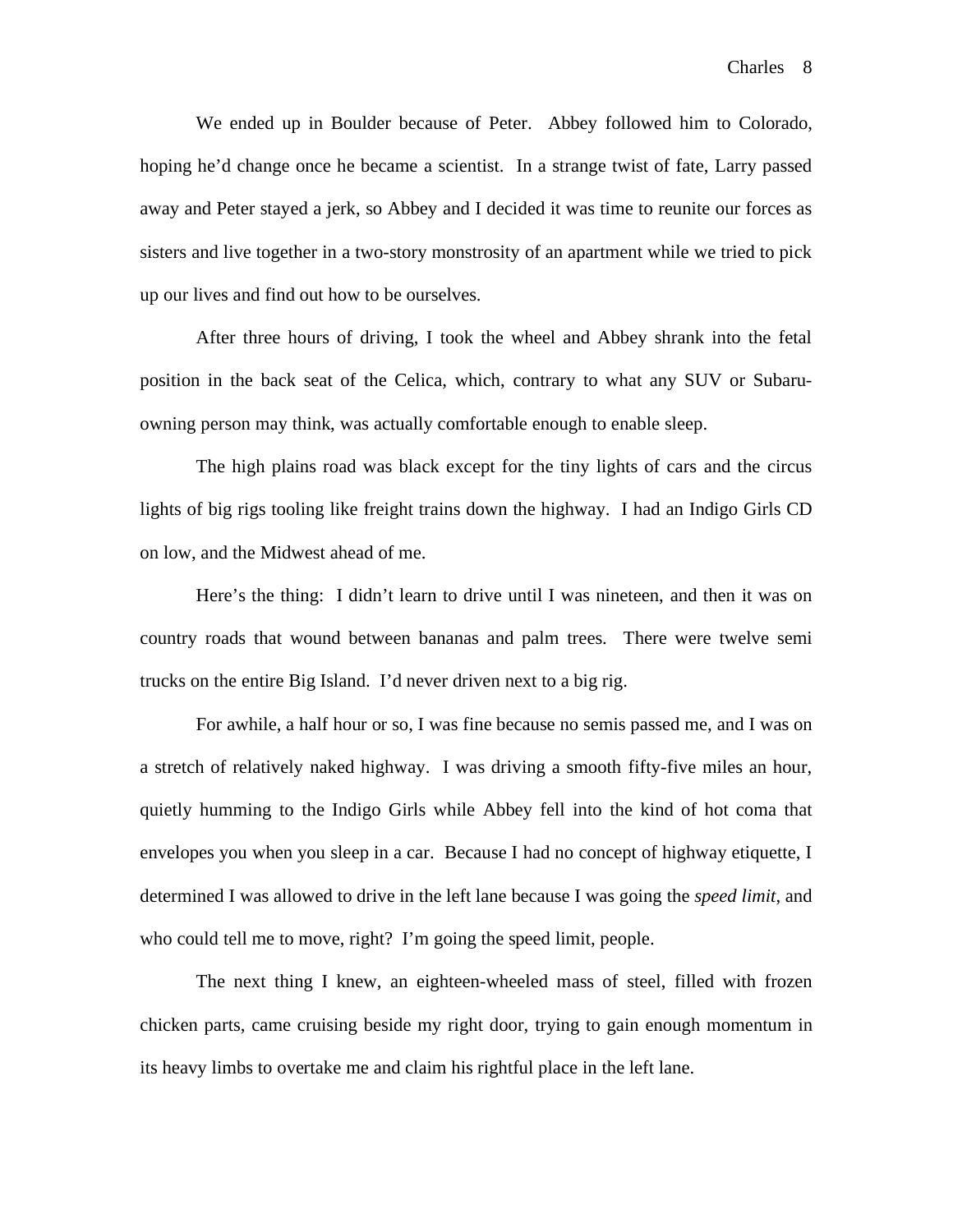I was sucked into a black tunnel between the semi, moving in agonizing slow motion, and the pathetic stretch of grass that separated me from the ditch in the median. My fists clutched the steering wheel in a violent grip, and my body instantly erupted in sweat. I was completely sure I would either pass out or veer the Celica onto the strip of gravel between the dead grass and the asphalt highway, resulting in a crash not dissimilar to the kind of embarrassing topple that occurred when I accidentally ran my bike, full force, into that chasm between the sidewalk and the grass as a kid and fell over, bruising my crotch on the bike seat and scraping my shins on the bike chain spikes.

 "I'm going to die," I told myself as my smooth fifty-five instantly dropped to a not-so-cool forty-five. As soon as the semi passed me, I signaled the little Celica into the right lane and began to cry, maintaining a not-so-cool fifty mph, turning the Indigo Girls off until I felt like I could stand any extraneous stimuli. I drove on without waking Abbey, until I met the butt of another semi, in my lane, going forty-five mph with no intention of speeding up.

 I was paralyzed at forty-five mph and I gave myself two car lengths between the massive box of Con-Agra perishables and the Celica. This dance of highway tension lasted twenty minutes. Twenty minutes at forty-five mph, a day and a half from South Bend, Indiana, and a grandfather that would, at this rate, be cremated before I got there.

I pulled over and turned the car off.

"Abbey," I said, looking in the rearview mirror.

"ABBEY!"

Abbey's head shimmied out of the down sleeping bag.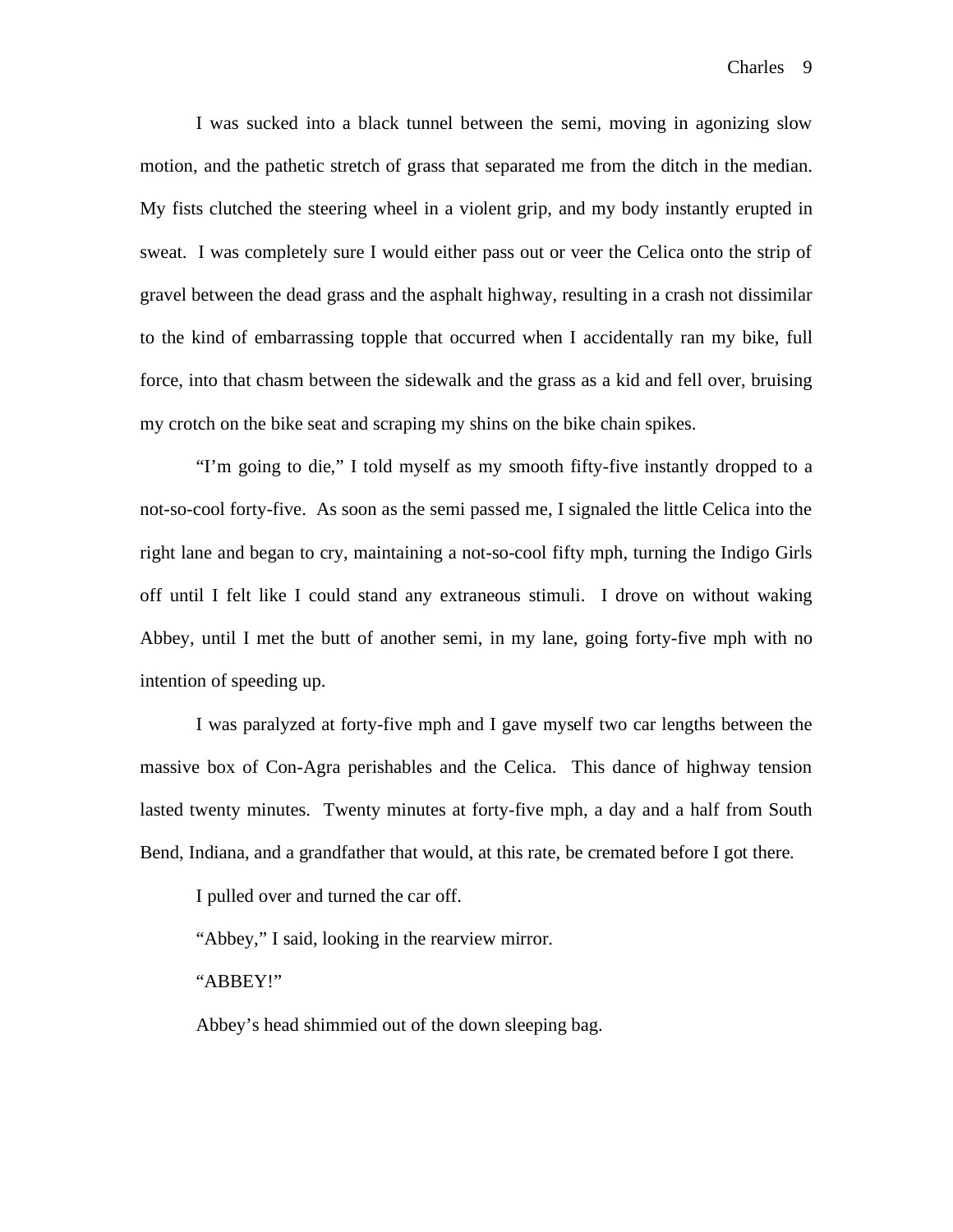"I need you to drive. I can't pass this semi going forty-five in the right lane. I've been driving behind him for twenty minutes going forty-five miles an hour."

 She propped herself up on her right arm and looked out the window. "Where are we?"

I told her we were somewhere in Nebraska. "I just pulled over."

 "Jesus," she said, extricating herself from the sleeping bag. She put her sweatshirt back on and dragged her legs from the down shroud, put her shoes on and said, "Let me out."

 I opened the car door, let her out of the stuffed back seat and walked around to the passenger side. I slumped into the right seat. She turned on the car and gunned it off the gravel shoulder onto the blank, blinking highway, at which time she took up a cool eighty mph in the left lane and passed semi after semi like a bullet.

"See," I said, "I'm not really afraid if I'm just sitting in the car."

 "I get it," she said, snapping the tab on a can of Coke. She ejected the Indigo Girls and replaced them with revolutionary rap.

 After about an hour and a half, she pulled into one of those rest stops glowing with vending machines and stone-colored rest stalls saying she needed to sleep again.

We slept until dawn, aware that we could be murdered or raped at any moment.

Abbey poked my left arm. "Dude, fuck this. I can't drive to Indiana myself."

I stared at the periwinkle dawn rising above the fields of dead Nebraska.

 I told her we didn't have to go, that driving there was a moronic idea to begin with. She sat in the driver's seat and stared out the wind shield.

"Where are we?" I said.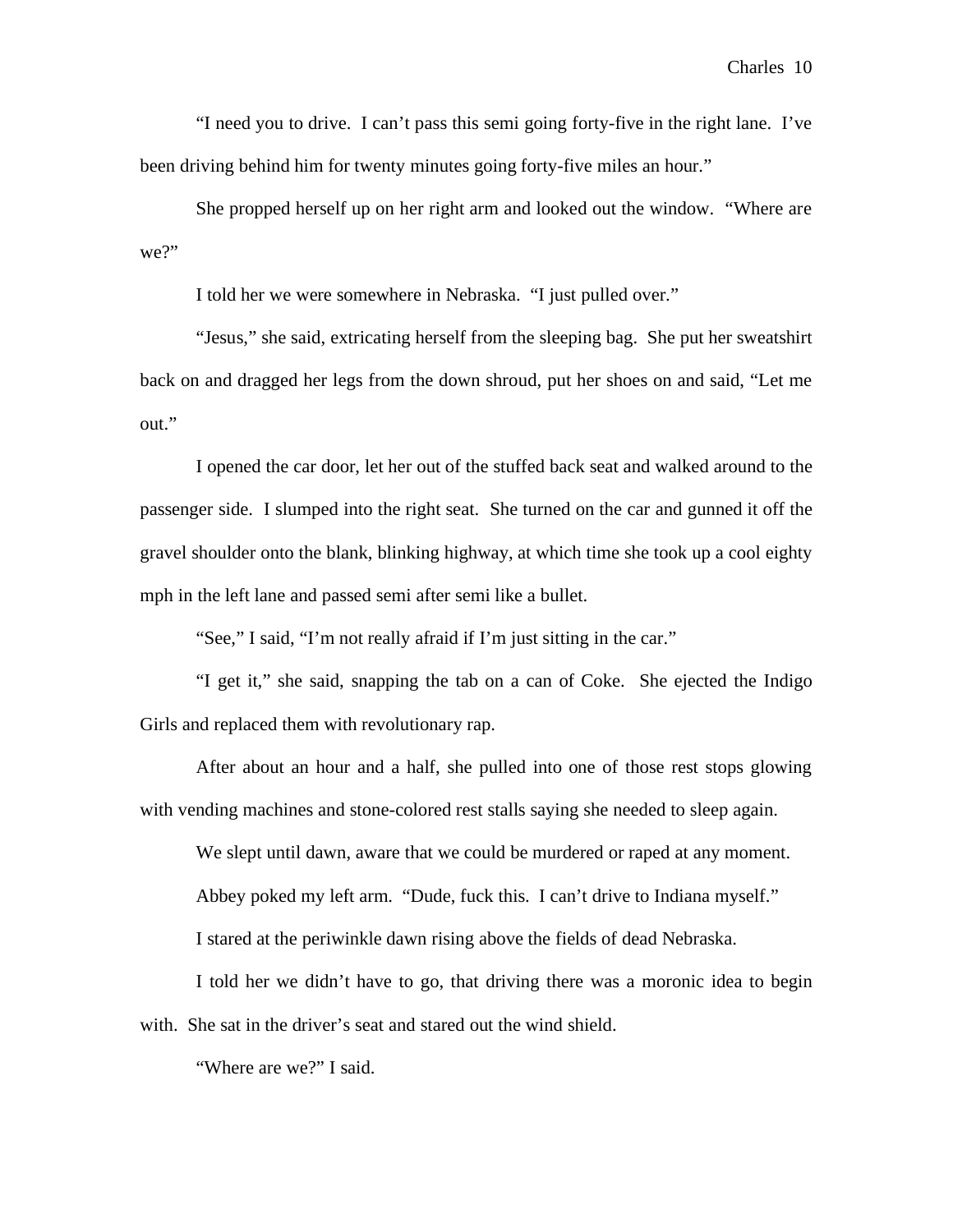She squinted at a sign. "North Platte, Nebraska."

She turned the key in the ignition and told me she was going to find us breakfast.

 North Platte, Nebraska, the farthest east we made it, was three states away from the funeral and one state away from our disgusting apartment and bad-paying jobs. We pulled into a Perkins restaurant and stretched.

 A homely waitress with badly dyed hair took our order. She smiled so beautifully and called us "honey" and filled our coffee so punctually that we concluded she was an angel disguised in a half-apron. Carla of North Platte, Nebraska, you are a minion of God on earth.

We went over the mileage while we ate enough food for three grown men.

 "At eighty miles an hour, it would take us…" I said, pretending I could do this kind of advanced math.

 "Too long," she replied, sopping her eggs up with white bread toast. "It's too bad they don't have avocadoes here."

 "We're in North Platte, Nebraska," I said. Of course we had no idea if North Platte was really as much of a podunk place as we imagined, but we concocted a quick mythology of the town that included legions of tractors and Republicans and infused it with all of our fears of the Midwest.

After grabbing a few complimentary red and white mints, we stepped out to the Celica. It was cold, Midwest cold, where there aren't any trees or mountains to protect you. We lit cigarettes and smoked while staring at the on and off ramps of I-80.

We called MacKensey and told her I was incapacitated.

"Where are you?" she asked.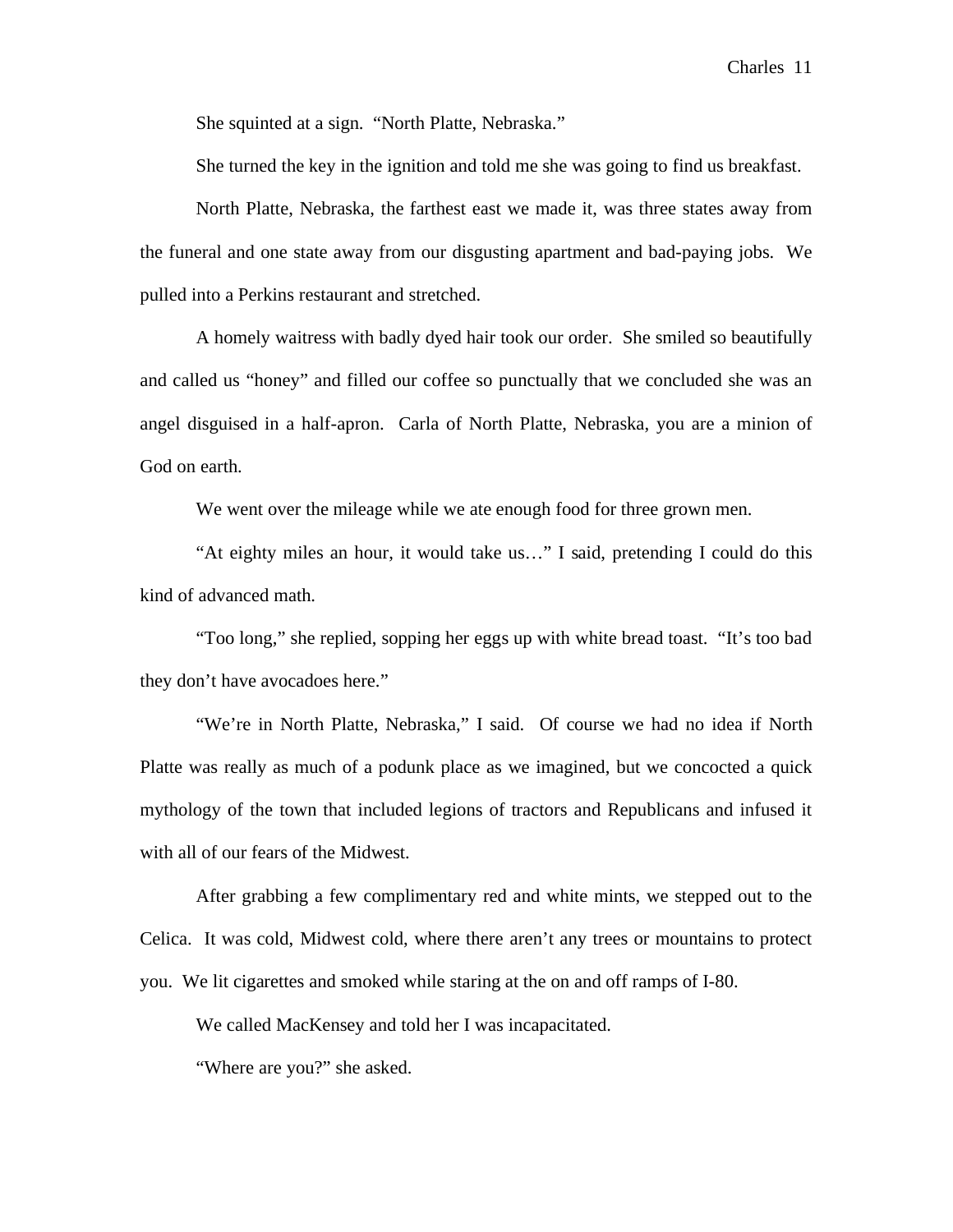Abbey told her all about North Platte and Carla.

"You can tell mom now because she'll be relieved instead of panicked," Abbey said.

"Ask MacKensey when she's going to come out to Boulder," I said, but she didn't listen to me.

She hung up the phone and said, "Well?" blowing the smoke of her cigarette into the frigid air so that she was festooned with a cloud of tobacco and mist. "We have two more days off."

 "You know what I want to see?" I said. "Wyoming. I want to get a cowboy hat in Wyoming." I figured hats would not make me look fat, my newest, and most pressing hang-up since Larry's death.

She nodded and smiled.

"Do you know how to get there?" I said.

"It's not that hard. You just drive west."

 She smiled, pulled her car keys out and said, "Good-bye Carla of North Platte. I love you."

 The road to Wyoming was desolate, a little more truck-less and brilliant yellow where the ground reached the cloudless blue sky.

 The car was warm with the sun beating thru the windows so it felt like I'd curled up beside a campfire. My shoes were off, and I folded my legs to my chest and stared out the window at the robin-egg sky and the yellow land rolling gently against the horizon.

 "He was dead before they unplugged him," I said. I told her how the doctor called me at 4:30 in the morning and told me the whole thing was gone – brain stem,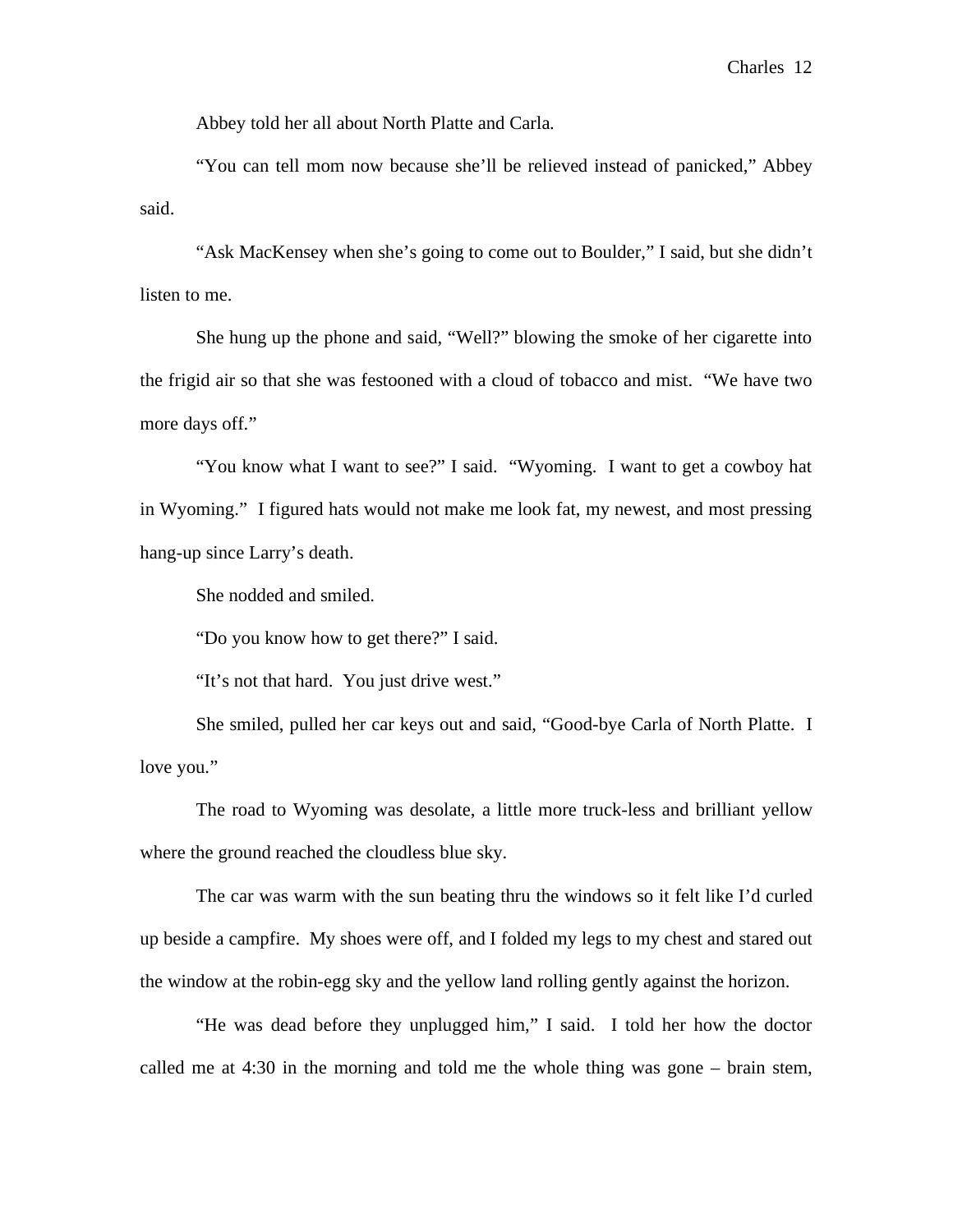everything. I wanted him to die in the night. When I left him the night before, I said goodbye like I'd never see him again. He was already a vegetable, and I wanted him to die of his own volition before dawn, before I came back.

 Instead they called me. The phone shot me from a deep sleep and my dad came in to tell me the hospital was one the phone. I said hello? like I didn't know who it was. The doctor said I needed to come in. No more brain stem. I told him to hold on a second, like I needed to consult something. I put my hand over the mouthpiece and held it away from my face. I told my dad the brain stem was dead. They want me to come in, I said. Then I slumped over and put the phone in my lap and told my dad I didn't want to go in. He stared at me, a short silhouette in his boxers, and said, he'd want you there. OK, I said. OK, let's go. Let's just go.

 The ICU was quiet. Larry was like I'd left him, hooked up to six machines, bags of fluids entering and exiting his skin like interstate ramps. He was still so tan. I remember thinking, how does this guy stay tan when he's in a coma?

 I asked my dad, the nurse and the doctor to leave me alone with him for a minute. I put my hands on his left leg – one hand on the thigh, one hand on the knee – and I asked Larry if he was ready. He said yes, let's go. I'm ready. One, two, three – whoosh! I saw him jump up out of his flesh, clothed in a pair of grey shorts, a Special Olympics coach's t-shirt and his flip-flops. He walked out of the ICU stall, looked around and went through the doors to the hallway.

 I found his nurse and told her I was done. I told my dad that Larry was already dead.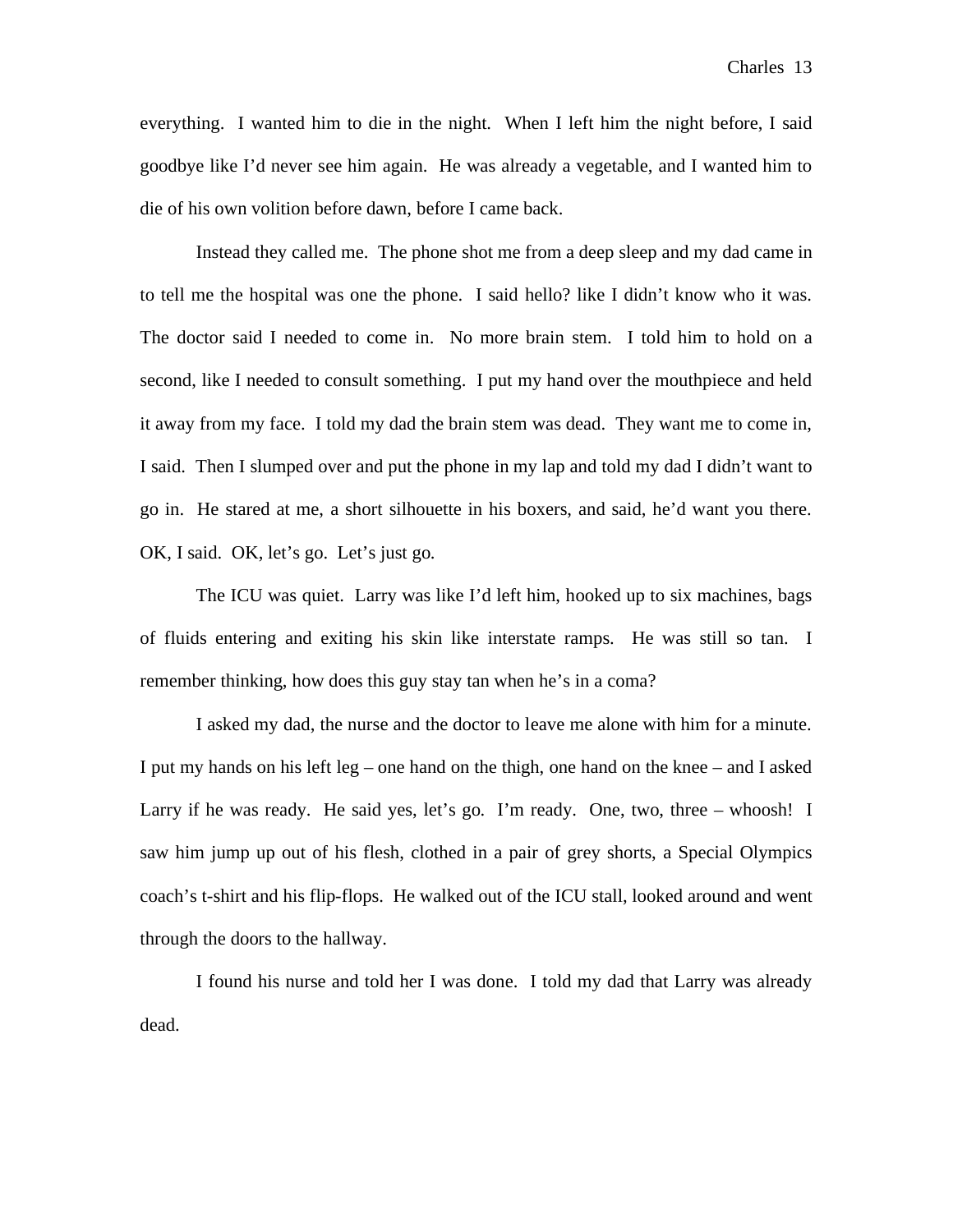We sat in a waiting room until the nurse came back to get us to view the body. She told us it was one of the most peaceful deaths she'd ever seen. They usually buckled and seized, she said, that's why we don't let you stay in there. But not Larry. He didn't breathe a single breath.

 Abbey didn't say anything. Tears ran down her face past the little brown mole on her right cheek and dripped to her jeans.

 "And then I ended up here," I said, gesturing to the dry corn fields and the interior of the Celica. "I don't know exactly how I ended up here."

"You signed a lease." I reached across the stick shift for her hand.

I felt the road move beneath us like a conveyor belt.

Our drive to Cheyenne was interrupted only by one unplanned stop: an exit into the town of Dix, Nebraska, because Abbey said we needed to see what Dix looked like.

 Dix consisted of silos and farm houses. We pulled over next to a barn that had a hand-painted sigh that read "Welcome to Dix, Nebraska" emblazoned against the luscious body of an unfurling American flag. She took a picture of me against the barn with the inflatable monkey we'd brought along, and I took a picture of her in the same embrace with the plastic monkey.

 We got to Cheyenne, Wyoming, in the early afternoon. More than anything I'd seen in Boulder, Cheyenne oozed with the blood of all things Western: bucking broncos, buildings with lovely facades, hiding insurance offices and curio shops, boots, hats, belt buckles and fringe obscuring the eyes in an ocean of dead cows and extracted precious metals.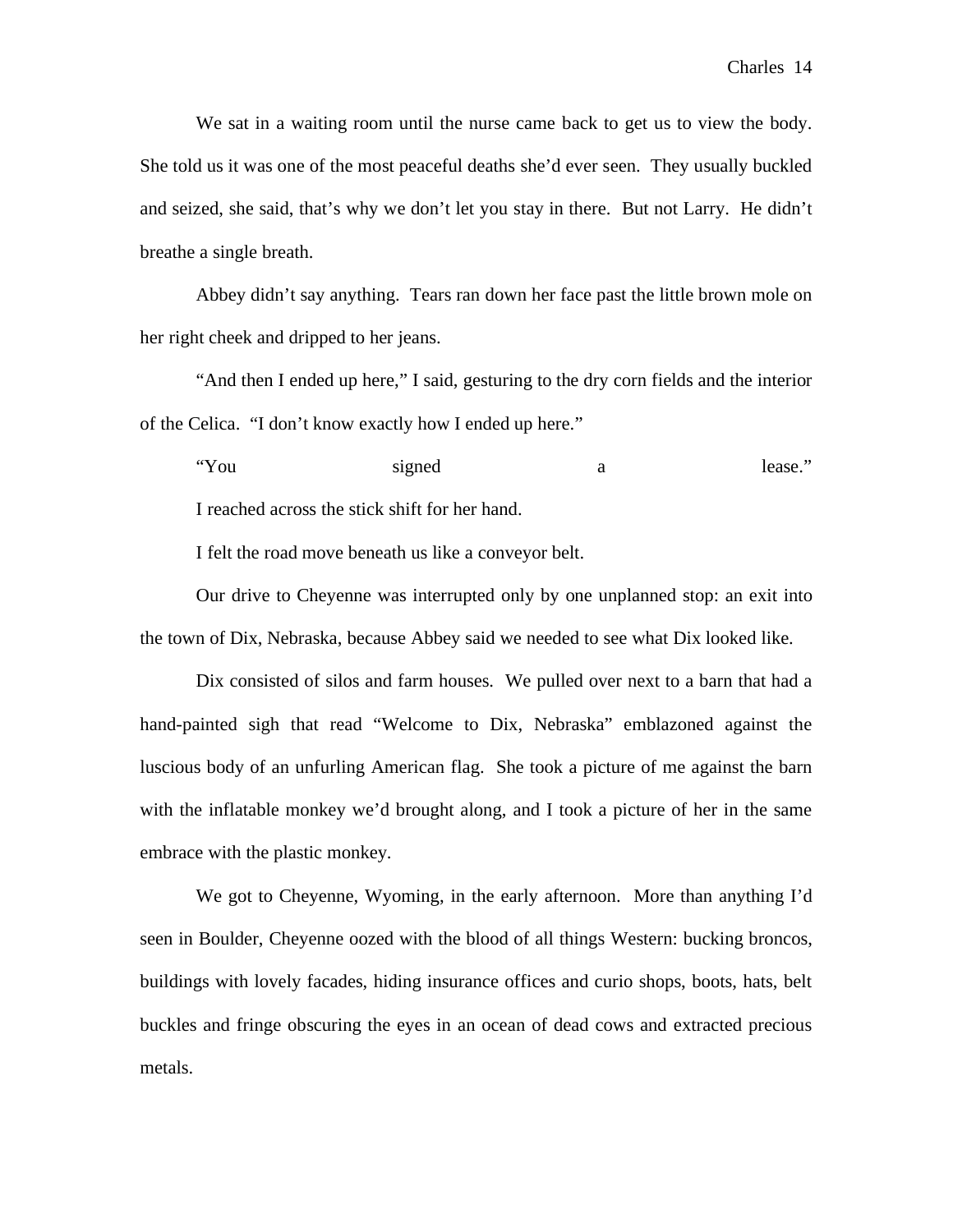"This is the *real* West," I told Abbey, fingering cowboy hats and putting them on my dirty hair.

 I stared at myself in the mirror and prayed no one would come to help me try on cowboy hats. I had an obsessively private relationship with my reflection. No one but Abbey understood.

Since Larry's death, I'd gained twenty pounds. I watched myself swell, at first imperceptibly, and then it became apparent when I could no longer fit in most of my pants. When I moved to Boulder, I had to buy an entire wardrobe to accommodate the winter and my new curves, curves that bourgeoned from my hips, thighs, belly, arms and butt, curves that moved out from my neck and chin every time I smiled.

 I was almost incapable of eating well at that point, even though immediately before his death I was eating vegetables, brown rice and lean meat for every meal. After his death, I began, almost at once, to eat nothing but large amounts of junk food and beer.

 Abbey was on the self-proclaimed bacon and beer diet. In other words, she ate a half-price breakfast bagel on her shift, a tankard of coffee, a few beers in the evening and whatever dinner we managed to either rustle up, order in, drive up to get or consume from a disposable container.

 As Abbey maintained her slim figure, I grew and grew, drowning in my flesh. The search for clothes that would make this new me pretty was an excruciating process.

 Every week, sometimes twice a week, we went shopping at Ross discount department store. Abbey saddled her left arm with mid-drift revealing tops and low-cut jeans, and I searched for anything that hid my stomach, my eternal nemesis.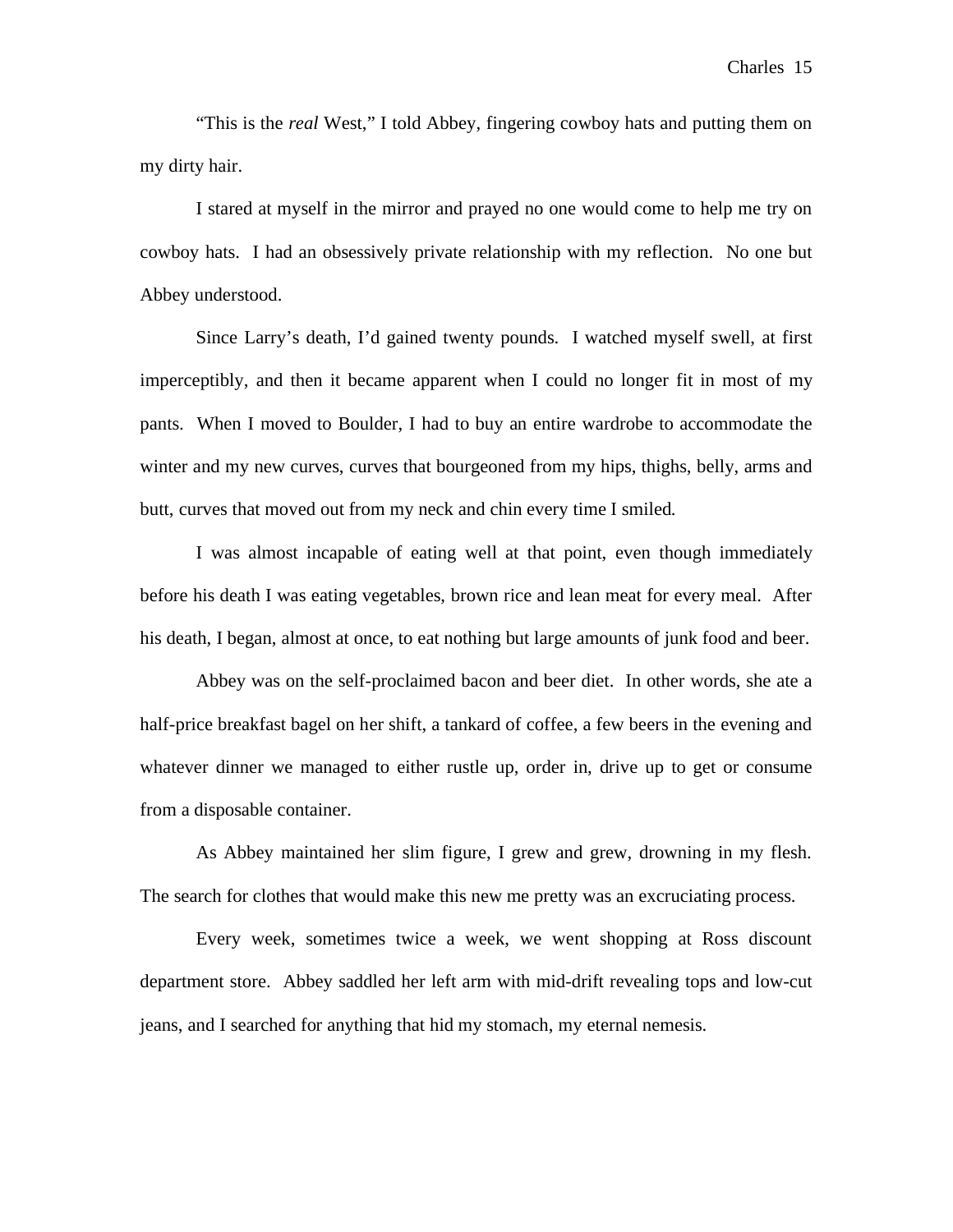We checked our garments with a sweet, slow Hispanic woman with fuchsia lipstick, took our dirty plastic numbers, with our clothes, into the same double-wide stall with a bench and a huge mirror. The lock didn't really latch so we were always a little leery of someone springing the door open.

 Abbey undressed and slid her clothes on at the speed of light, posing in front of the mirror, making faces, laughing at herself.

"I look like shit in yellow. Why do I keep trying on yellow?"

 I undressed slowly, watching each hidden piece of flesh emerge in the mirror, backdropped by the grey laminate stall. My fat hung over my underwear, my fat spilled over my bra. Everywhere I looked, my fat seemed to unfurl, a pale sea of cellulite.

 "I hate the cut of juniors pants," I said. "I mean, really, I want them to go above the fat, *on* the fat, not below the fat."

I extracted myself from the pants that wouldn't zip and tried on another pair.

Abbey told me they were cute and bobbed her head up and down.

 I made a sound like "phut," rolled my eyes and yanked them down to my ankles. "Give me the pink shirt."

 By this point Abbey was sitting on the bench, her clothes divided into two piles, the keeps and the tosses, and she was putting my rejected garments on their hangers.

"It's too tight around the middle," I said.

"If you get a larger one it will hang in your armpits."

I scrutinized myself from each angle, squinted, bit my lip, sucked it in.

"You should get that. You love pink."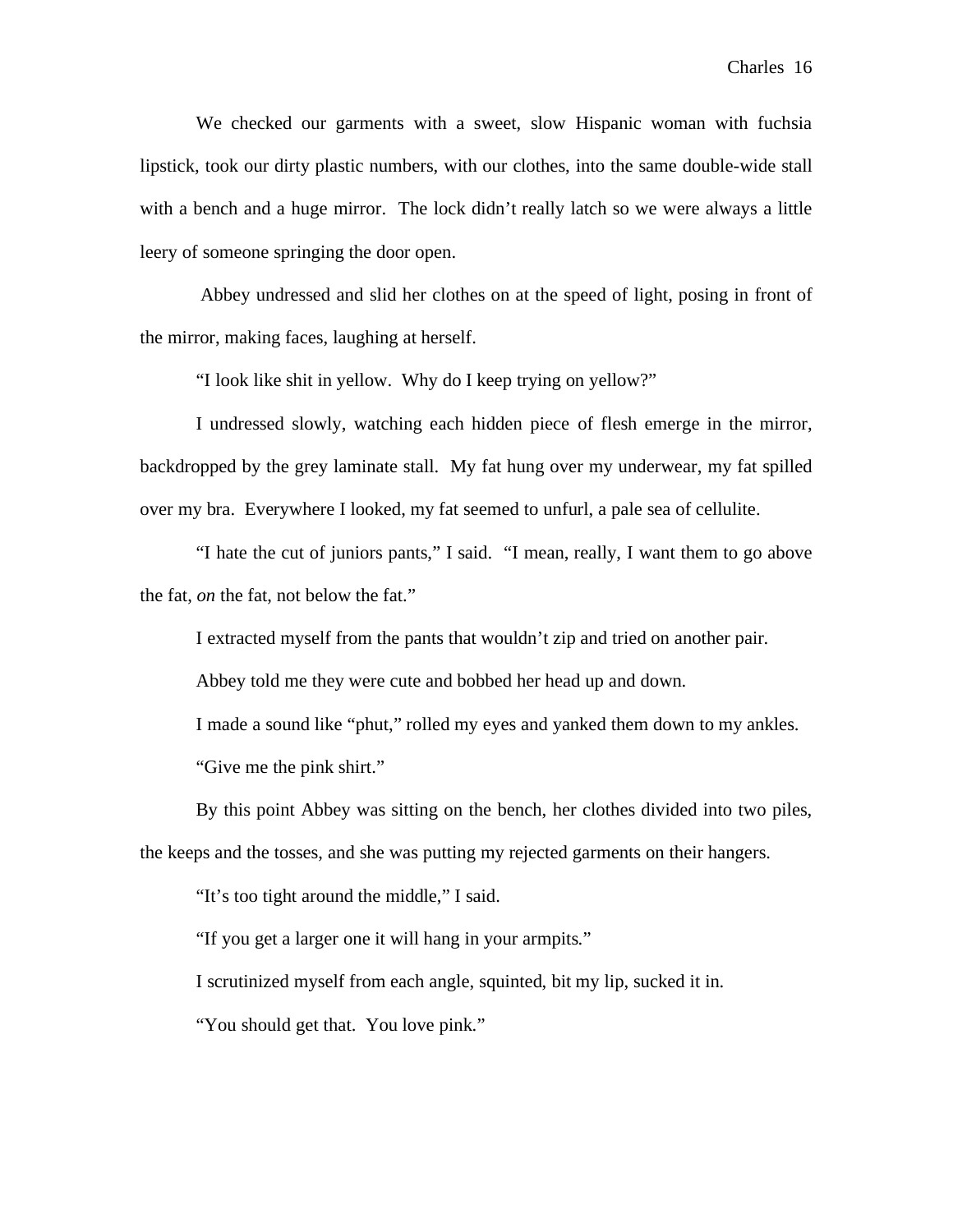I loosened my abdomen, allowing my belly to protrude to its natural fullness and pulled my arms out of the sleeves. I took the shirt off and dropped it on the bench next to her. I grabbed the sweater I was wearing that day and put it on without saying anything.

She pointed at the pink shirt.

I shook my head, looked at the floor.

She asked me why.

 I shrugged. Then my face trembled, and I turned my back to the mirror and began sobbing, which became so commonplace in this dressing room that she knew the cues: the sudden silence, the glazed look, the droopy face, furiously discarded clothes.

 Then she held me, while I sat in my bra and pants, toes curled under to make myself small, toes curled like fists, until I realized how ridiculous I was being and wiped my eyes with a crumpled thrice-used tissue from the recesses of my purse, and she said, "Let's do shoes."

 I watched Abbey attract men at the bars and know, unequivocally, the reason no one wanted me (except for that guy who looked like Dana Carvey) was because I was fat. I was, at my heaviest, a size seven. One hundred thirty-two pounds. No amount of rationalizing could make me realize this was not fat. I saw myself as enormous, gargantuan, obscene.

 After trying on ten hats, I determined that cowboy hats looked stupid on me and that they were about \$200 more than I expected. We stopped meandering through the Western shops and stepped into a music store filled with New Age trinkets.

 On the way to Cheyenne we'd decided that we wanted to do a ritual memorial for our grandfather and Larry in the mountains. March was the six-month anniversary of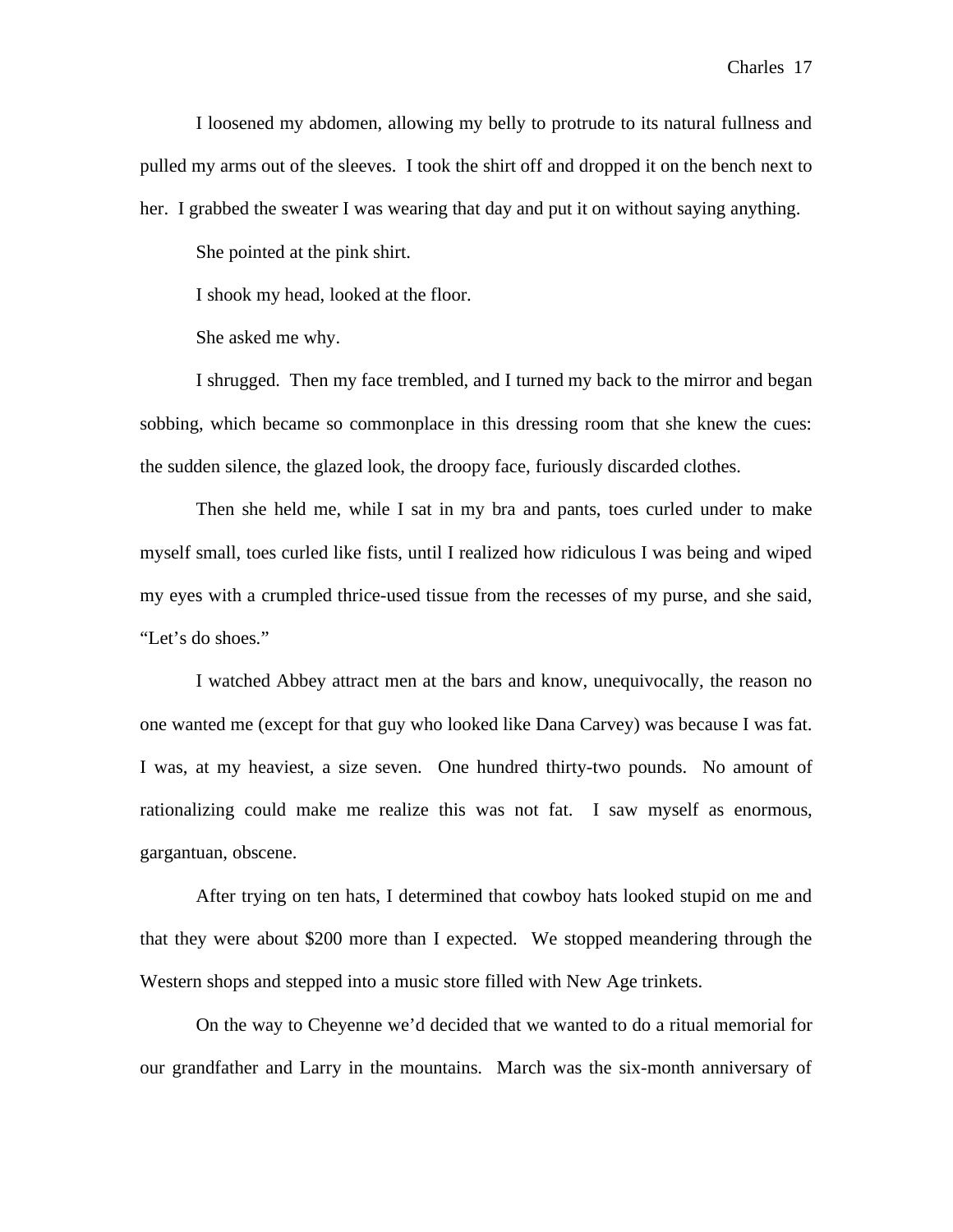Larry's death, and had become this strange milestone month for me. I expected that by March I would be feeling better. Instead of remembering that I'd lost my life over night, all I could do was plow forward with a kind of disembodied schizophrenic zeal, praying that at some point, I would reach some Pure Land that took my depression, like a yoke, from my shoulders, leaving me to frolic forever-after in a state of redemption.

 As of yet, the Pure Land has not appeared on the horizon, and in March 2004, a mere six month's after Larry's death, my troubles were really only mounting and cresting in a sea of confusion, where depression and anxiety pulled me beneath the water's surface like ravenous animals, all eyes and claws, and then I'd resurface to get air, a pair of new shoes, something to eat, the soft and ephemeral bliss of an afternoon yoga class, and then I'd sink, without any ability to stand, back into the black water of my grief, telling myself over and over, in manic yelps, that I must overcome this, at any cost, and get on my feet again because grief meant death, and I couldn't die yet. At any cost, I must not die.

 I bought crystals and sandalwood incense at the head shop and two little coin purses to put the trinkets and notes I intended to write for the departed inside of. My grandfather's satchel was a woven South American bag. Larry's was a vinyl coin purse with a picture of Krishna and Radha on it, glowing in a milky rainbow of color. The cosmic couple, immortalized in pastels with their soft eyes and perfect limbs, was an absurd caricature of what Larry and I had become.

 We left Cheyenne and meandered south to Colorado where we intended to drive into the mountains and stay overnight, completing our ritual some time the next morning. The sky was clear and beautiful as we wound down into Colorado with the mountains to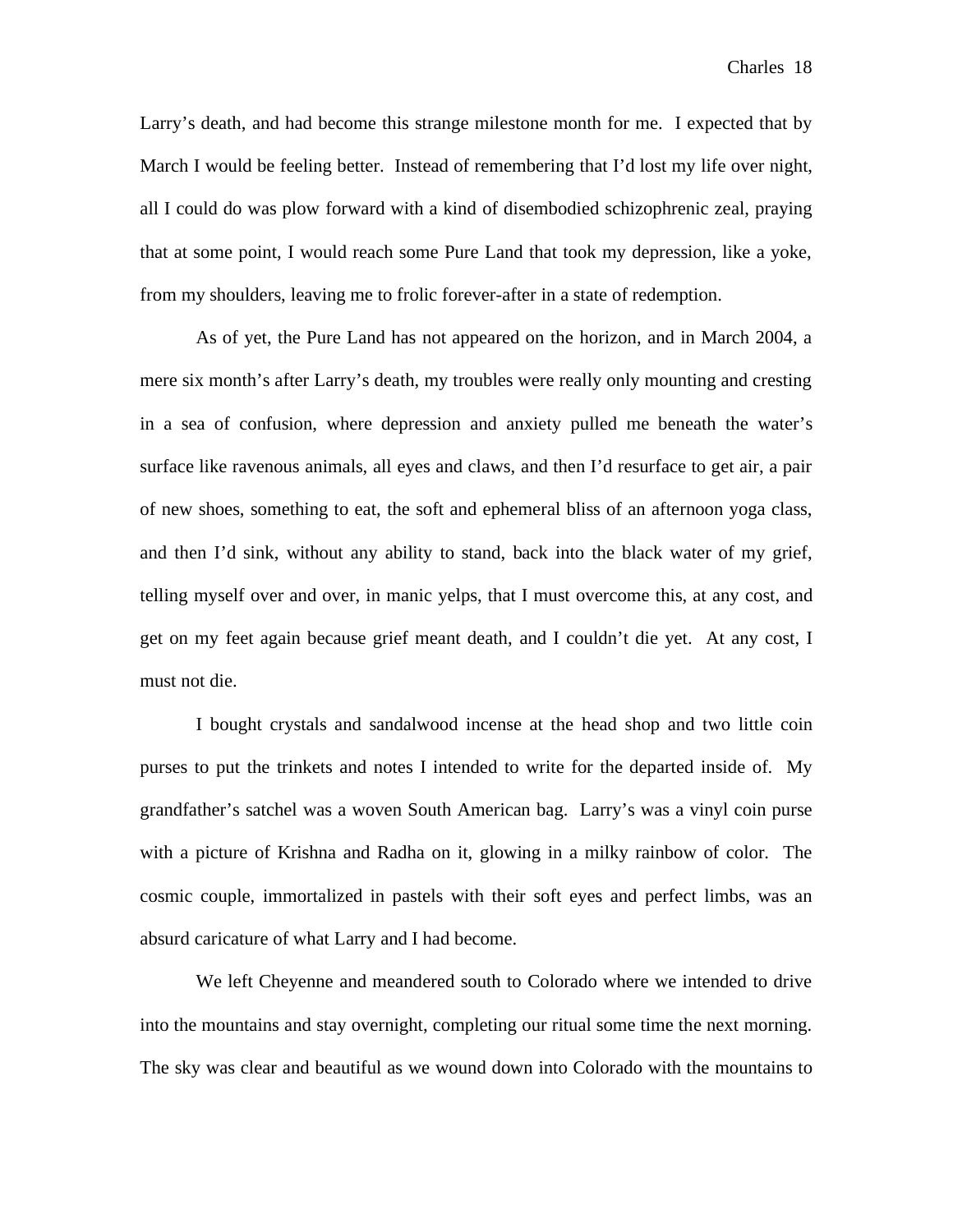our right. I saw buffalo for the first time, their heavy, dangling coats making them look like pack animals with a thousand pounds of fleece tied to their shanks.

 Abbey put on her gigantic red bug-eye sunglasses that gave her a headache after twenty minutes, and I strapped on the bat hat – a felt appendage with wings that extended a foot from either side of my head and that had two oogly plastic eyes glued to the forehead. We drove, music blaring, down past Fort Collins, or Fort Fun, or Fort Fuck, depending on how your last trip there had gone, until we reached I-70, our portal to Summit County.

 We spent the night in Georgetown, the largest town on I-70 between Denver and the ski resorts and Abbey's most frequent stopping point for a brief nap on her way back to Boulder from Breckenridge and Keystone. We found a chain motel, where they still manually imprint your credit card, and crashed almost instantly in the black room that buzzed with an old radiator.

 I woke up early and left Abbey a note saying I went hunting for coffee. I took my notebook to the continental breakfast, which was complimentary and sugary and a far cry from low-carb, and I wrote for awhile against the backdrop of mingling half-asleep motorists and the sound of a big screen TV blaring news about the Iraq War. Someone was extolling me to eat Freedom Fries.

Since moving to Boulder I'd abandoned television. The sound of this machine, locked into FOX News, coupled with too many danishes, began to make me feel sick. I took my notebook and the car keys and drove part-way up the mountain road that slithered behind Georgetown.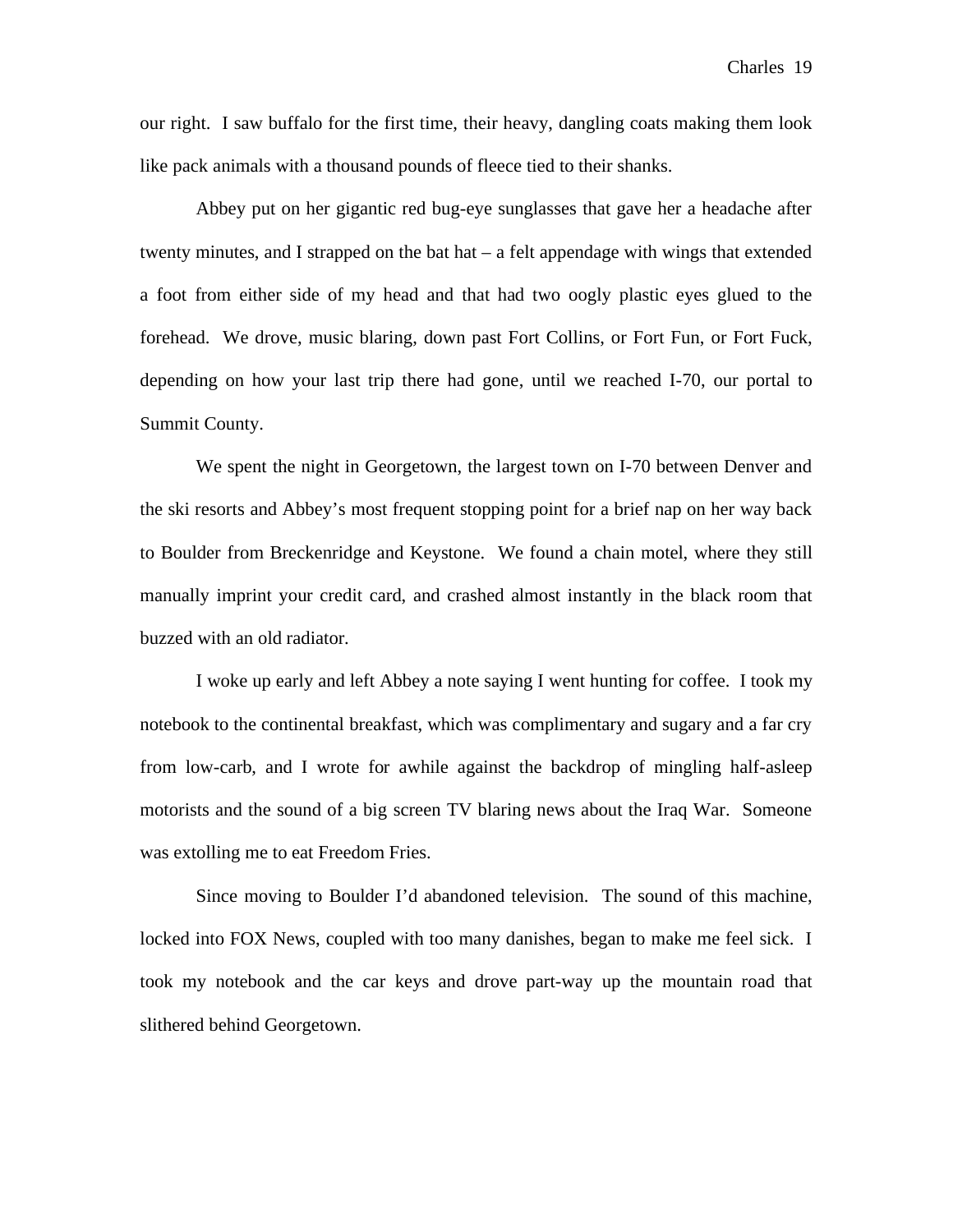Clouds half-way covered the sky, draping the low peaks in swiftly moving fog. It was warm enough to sit in a sweater in the car with the window open and smell the dirt that peeked past the melting snow. Large patches of snow that hadn't dissolved yet stood like ice floes between rocks and the roots of pine trees.

 I pulled out my notebook and began writing a letter to Larry. The letter began with many "I miss you"s. It had been months since I felt Larry's presence, and this bothered me, like I'd somehow become too obtuse to sense him. I was pissed about this and wrote that I felt abandoned and jacked. There he was, on some celestial journey, and I was hanging out here, picking up the debt he'd accrued in his last incarnation, worrying about my future and feeling, above all, so physically lonely that I would have given my soul away for someone to tell me I was beautiful and mean it.

 I sat in the car and watched the clouds dance around the piney peaks of Georgetown and sobbed until I couldn't cry anymore. A man jogging with a dog passed me in the middle of my fit, and I wiped my eyes fast, hid my face in a pillow of tissues.

The last time I let myself cry like that, Abbey and I lay in the loft on the crunchy carpet and stared at the popcorn acoustic ceiling, a small section of which looked like it had been burned by a halogen lamp. I'd strung white Christmas lights around the perimeter of the room and pinned them in place with multi-colored thumbtacks. My desk sat, a monolith, the only piece of furniture in the room aside from the \$7 torch lamp and boxes of Larry's old documents that I used as end tables. I'd tacked pictures of my cats, dead writers, Degas and Van Gogh prints and hand-written poems to the wall in an attempt to bring light to the loft, which up until that week, had been a trash dump. Each box of old taxes, check registers, pictures and Larry's clothes had sat skewed and avoided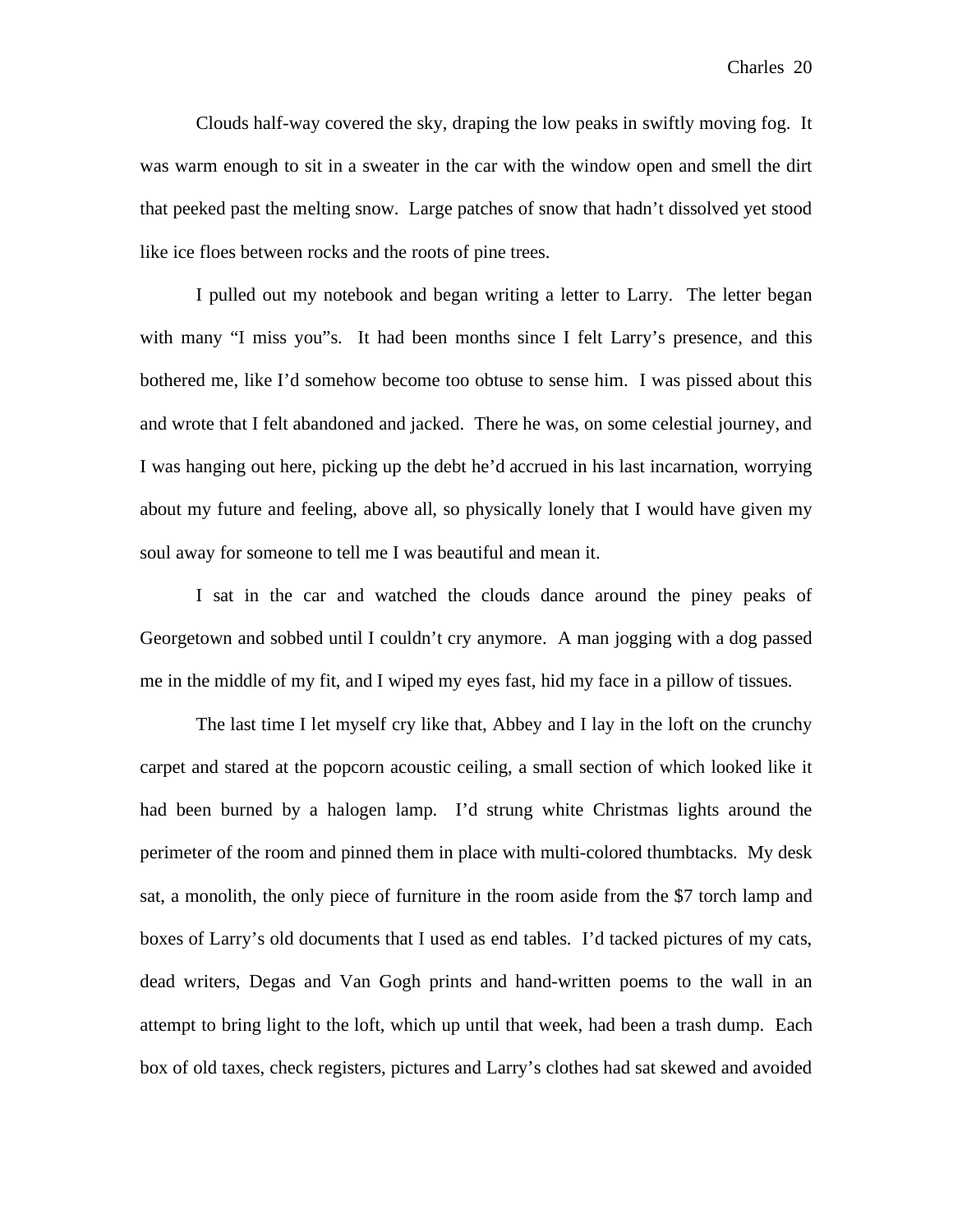in the loft for two months. One weekend, when Abbey was in Breckenridge, I cleaned the room, strung lights, vacuumed and put my desk out there, thinking maybe I'd write a fabulous novel full of death and pathos in the dim light of the loft.

 "It would be perfect in here if you could hack a window out of the wall," Abbey said.

We lay on our backs and listened to Norah Jones.

"I wanna make out with Norah Jones," she said.

"Me too."

 The apartment was always quiet and seemed unnaturally well-insulated against noise. Maybe the walls were filled with desiccated animals and insects; maybe they were filled with trash the way some houses are filled with the leftover junk from construction, but no one knows until they decide to remodel, and faded Mountain Dew cans and cigarette butts become illuminated by the new hole in the drywall.

"I miss my house," I said.

 "What, this isn't good enough for you?" Abbey said, rolling her eyes and pointing at the streak of soot on the ceiling.

 "I miss my cats," I said. "Did you see the picture of Booty I put on the wall? He was gorgeous."

"And annoying," she said.

I sniffed.

 Abbey turned and looked at me. "He was annoying *and* gorgeous, not just annoying."

Her dark blue eyes grew small and she put her arm around my chest.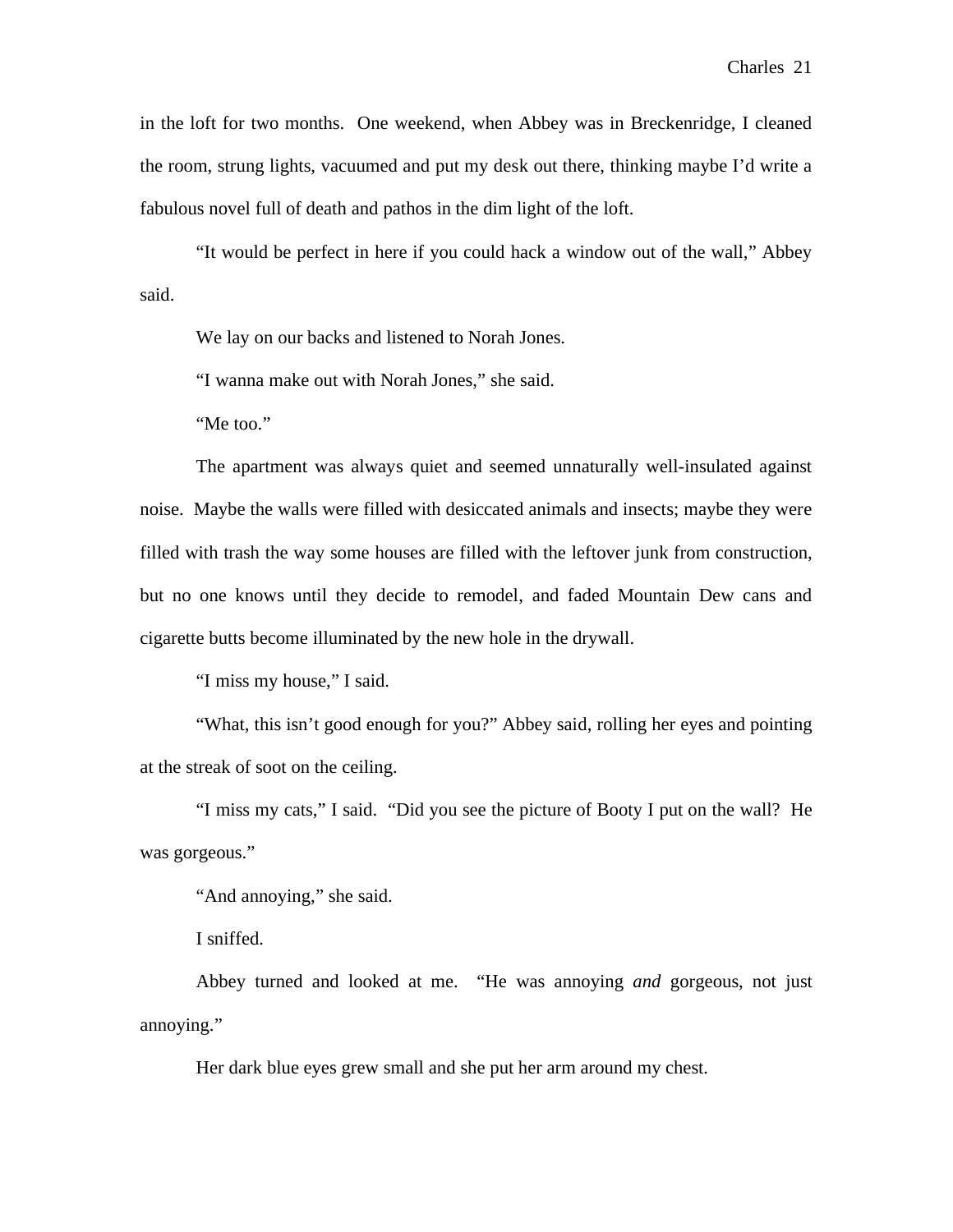"I miss Larry." I turned on my side toward her and curled around my knees and began crying. Before this my cries were always brief, fearful, and spastic; I hid in my room or my shower and then I'd wipe my face until it was raw.

 I couldn't stop this time. I heaved and wept, clutching her sweatshirt. She wrapped both tiny arms around me and held me like a baby. I kept repeating I was sorry, sorry for crying and moving there, sorry for being such a mess.

She pushed me away from her torso and stared at me.

 "I don't ever want you to apologize for crying again. You have nothing to be sorry for."

 I buried my face in her chest and sobbed until I was exhausted, wiping my mascara on her sweatshirt.

"I hate my life," I said, my mouth buried in the teal cotton.

"It will get better," she said, stroking my hair.

"My room is so cold."

 That morning, in the wet sunlight above Georgetown, my face felt like it might crack open, my fingers were cold, my veins throbbed with caffeine. I sat behind the wheel of the car shaking, looking up at the peaks as clouds moved farther and farther down into the valleys. This is what it felt like to be sad.

I wrote my grandfather a note telling him I loved him and drove to the motel where Abbey was ready to eat breakfast.

We sat across from each other at a table in an old-timey restaurant with plastic tablecloths and crusted jam jars and drank coffee until we were inverted.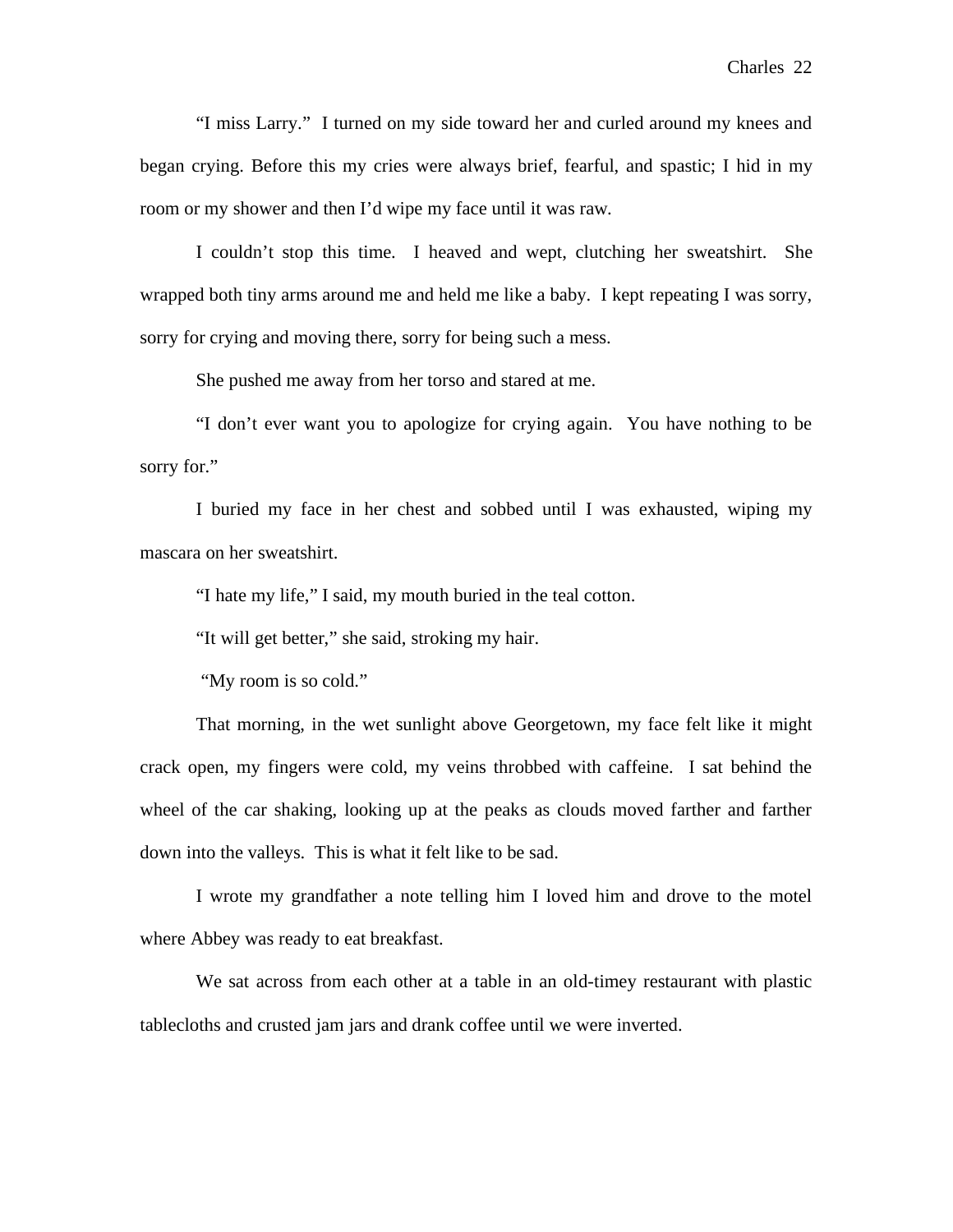I told her I found a good road behind town that would take us up into the mountains. I also told her about the letter I'd written to Larry. I told her I needed to do something with my life.

"You mean not work at a hotel?" she asked.

"Or a bagel shop," I retorted.

 We loaded into the Celica and took it up behind Georgetown where the gravel road was dotted with patches of melting ice and hard snow. We drove slowly, with the windows open, smelling the wet, sharp scent of pine needles peeking out of crystalline tombs. The rocks emitted their knife scents. We barely passed another car. We peered past either side of the road for the perfect location for our ritual.

 The road snaked in and out of forest, past rock face cliffs that begged to fall off into the road, releasing their great backs of the tension of holding flint tumors up like breasts swelled with frozen liquid rock.

 We passed a clearing just below the road on the right-hand side that had the remnants of a fire pit. Its flat sandy soil spread like a small shelf between the terraced road and the quick slope of the mountain descending to a cleft between this mountain and the next.

 We turned around, got out of the car and stood gazing at the spot. We grabbed our jackets and our objects, letters, incense, cigarettes and a lighter.

 The soil was soft and clammy. There were sitting logs and rocks, and we set up the altar so we could lean back against the felled logs.

 Abbey dug a hole in the dirt. I placed the purses, with their eclectic contents, letters of anger and appreciation, and crystals in the wet hole. I took every stick of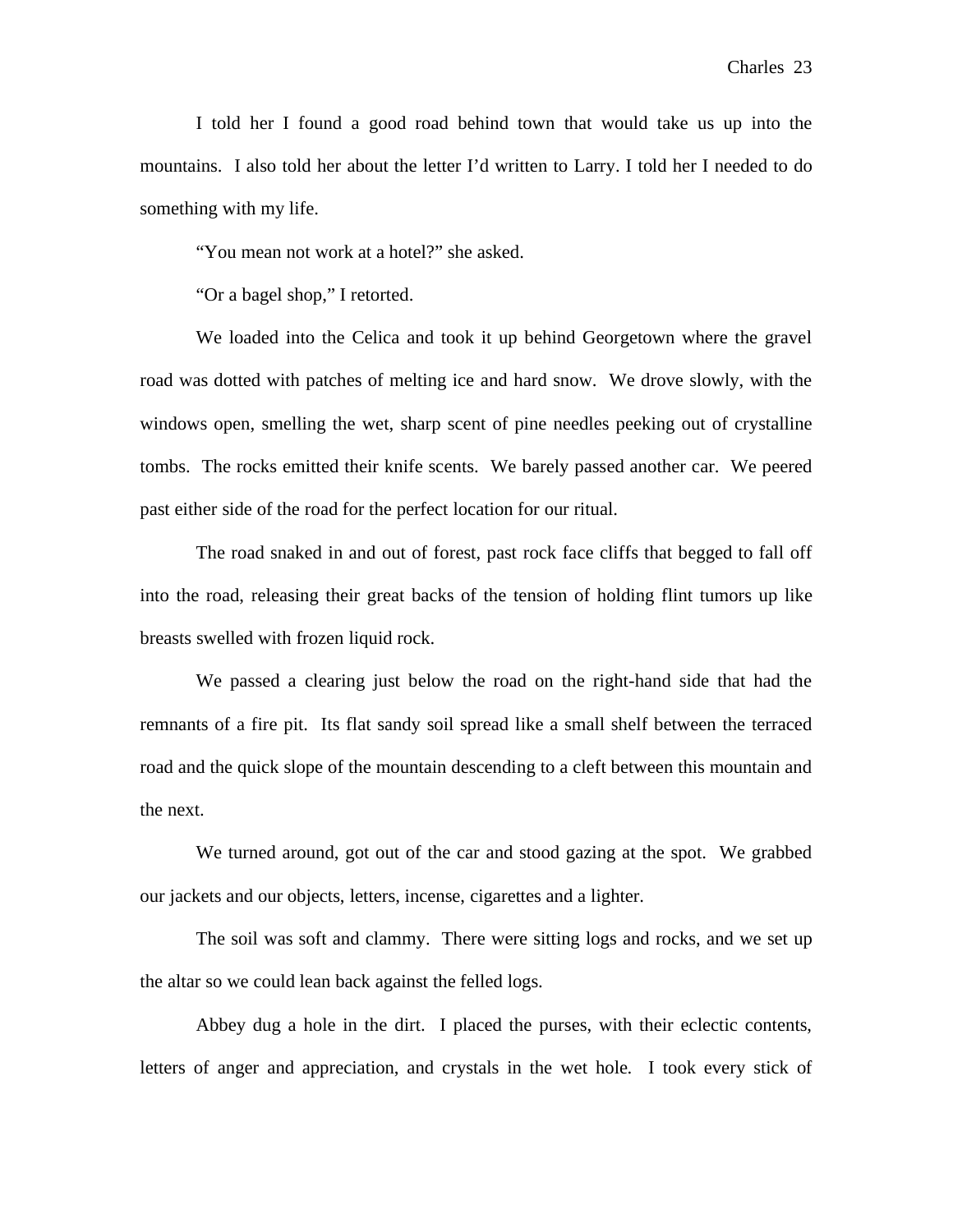sandalwood incense and stuck them in the soil, about four inches apart from each other, around the hole. We lit them and sat back against the logs.

The smoking sticks burned slow, emitting the most delicate scent of sandalwood.

 The silence of the Rocky Mountain slope was unlike any silence I'd heard on the Mainland. An empty jar sound of silence, like every sound was absorbed in the body of rock. I do not remember birds. I looked out past the chasm of the valley at the steep rocky slope of the next mountain face and felt that I had never seen such silence.

 The incense, rising like spirits from their wooden coffins, lilted simultaneously like waves on the breeze, tremulous and fragile, before disappearing into the invisible body of sky.

 I once asked a Zen Buddhist monk what happens when you die. He paused, looked away and said that it was like incense when it burns: Even when you can't see it, you know it's there. "You smell it," he said.

 Abbey and I leaned our heads against the logs and stared at the clouded-over sky. Occasionally a car would wind by overhead. We didn't talk much, but someone would interject a memory sporadically: remember how grandpa used to let us wallop him in the gut as hard as we could after he clenched his abs?

 Remember how Larry wore a Hawaiian sarong to the grocery store in Ohio just to scare the Midwesterners out of their suburban reverie? Remember how Larry didn't give a shit and everyone loved him anyway? Remember how, even though he died after a measly forty-four years, he packed a thousand years of life into that span, almost shaming the rest of us with our paltry worries, our catatonic fears, our somber, ugly faces?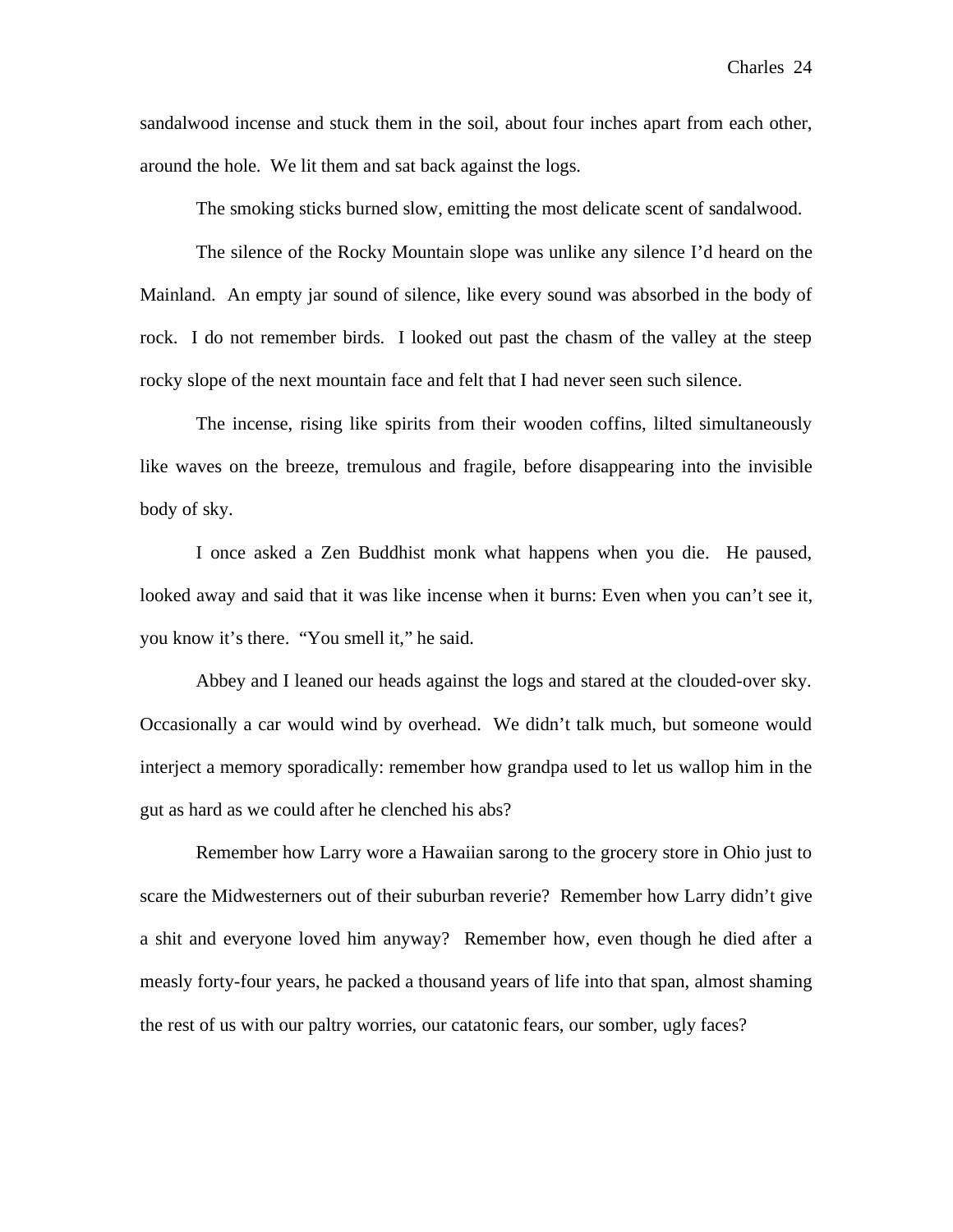I looked out at the distant mountain with its inhospitable face trembling with the latent potential of rock slides and said, "I just want to be somewhere in the middle."

 Abbey curled up beside me. I didn't want to cry anymore. For just a small piece of time, I wanted to be released from the perpetual grief where my entire identity was that of a widow. It was so quiet. The sky was so big and close. I had never known a place like this.

 Abbey lit a cigarette like a post-modern Marlboro chic. "There is nothing in this country like the West," she said.

 We buried the objects. Abbey rolled a rock on top of the spot. We plucked the incense sticks from the ground and gathered our trash and jackets. We climbed back to the road and turned around to look at the site. It was desolate and perfect.

 The road back to Boulder quickly became crowded with truckers and snowboarders and fast food. We were quiet for many miles, absorbing the road and clinging to the tone of the modest memorial.

 Once we got to I-70, the silence became oppressive. Life multiplied in abundance around us – noise, color, people, horns, the unavoidable intimacy of traffic, the looming cities, Denver and Boulder, the myriad towns clustered like grapes around the highways. I felt myself opening up, waking from a long sleep.

 The last flight Larry took between Oahu and the Big Island was in a Cessna plane with me in the co-pilot seat, a medic pilot and two medics in the back making sure he stayed lying down.

 "I want to look out the window," he said. "Howzit up there, honey?" he asked before we took off.